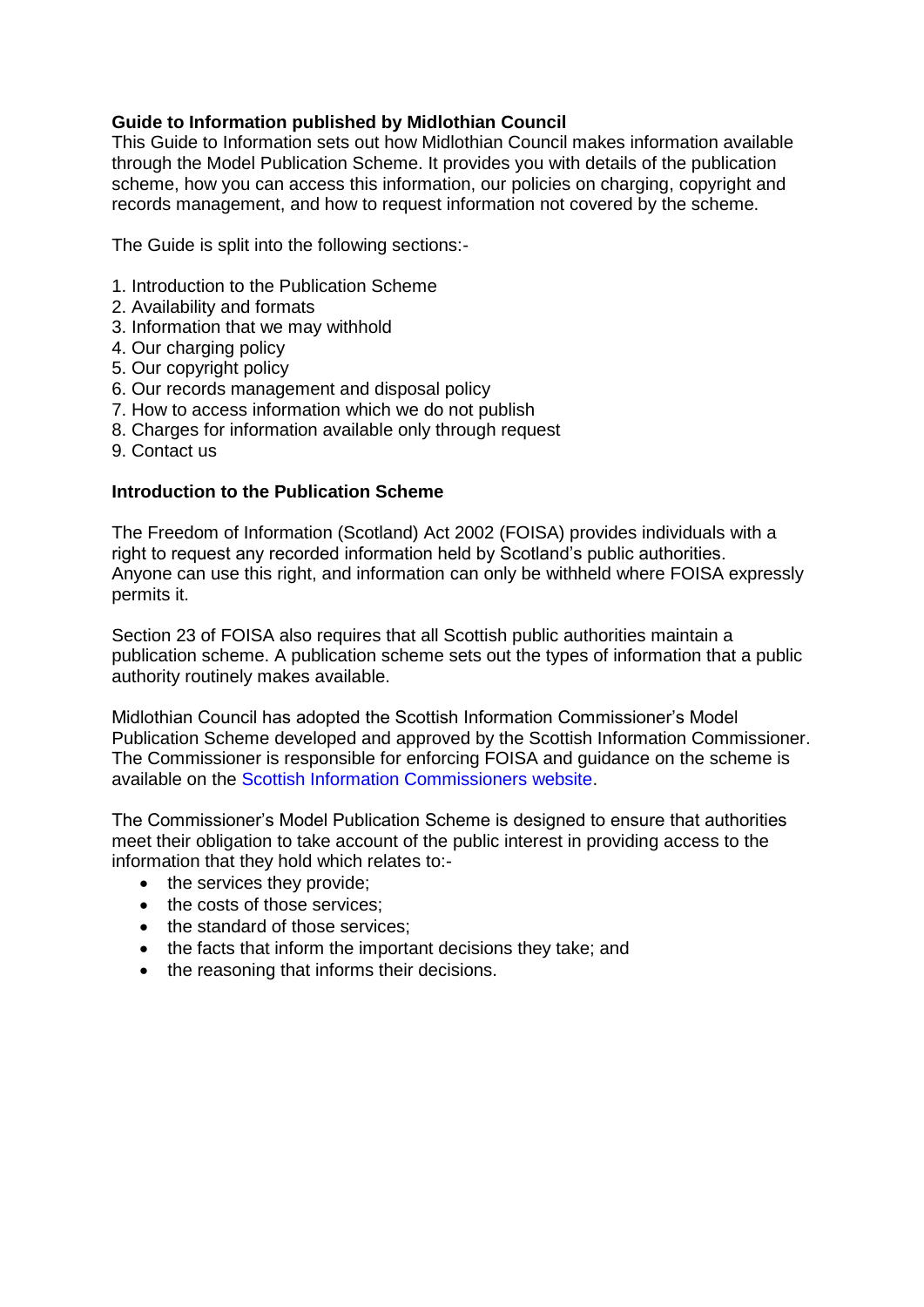Midlothian has adopted the Model Publication Scheme without amendment. We have therefore made a commitment to publish all information which we hold which falls within the classes of information in the scheme. The information we publish through the model scheme is, wherever possible, on our website.

Midlothian Council is committed to publishing information proactively whenever possible. We do this by reviewing the types of information that are requested from us routinely and then considering whether they could be published by us more proactively. If you would like to access information not published under the scheme, you can still request it from us under FOISA or, in the case of environmental information, the Environmental Information Regulations (EIRs). For further information on accessing information we do not publish, see "How to access information which we do not publish".

# **Availability and formats**

The information we publish through the model scheme is, wherever possible, available on our website. We offer alternative arrangements for people who do not want to, or cannot, access the information online or by inspection at our premises. For example, we can usually arrange to send information to you in paper copy (although there may be a charge for this).

# **Online:**

If you are having trouble finding any information set out in this guide on our website, then please call 0131 270 7500 or email [enquiries@midlothian.gov.uk](mailto:enquiries@midlothian.gov.uk)

## **By email:**

If the information you seek is available online but you are unable to download it, we can usually send it to you by email. When requesting information from us, please provide a telephone number so that we can telephone you to clarify details, if necessary. Please send your request for information to [enquiries@midlothian.gov.uk](mailto:enquiries@midlothian.gov.uk)

## **By phone:**

Information can also be requested from us over the telephone. Please call 0131 270 7500

## **By post:**

Information may be available in paper copy form, although there may be a charge for it. Please address your request to:- Legal Services Manager Resources Division Midlothian Council Midlothian House Buccleuch Street **Dalkeith** Midlothian EH22 1DN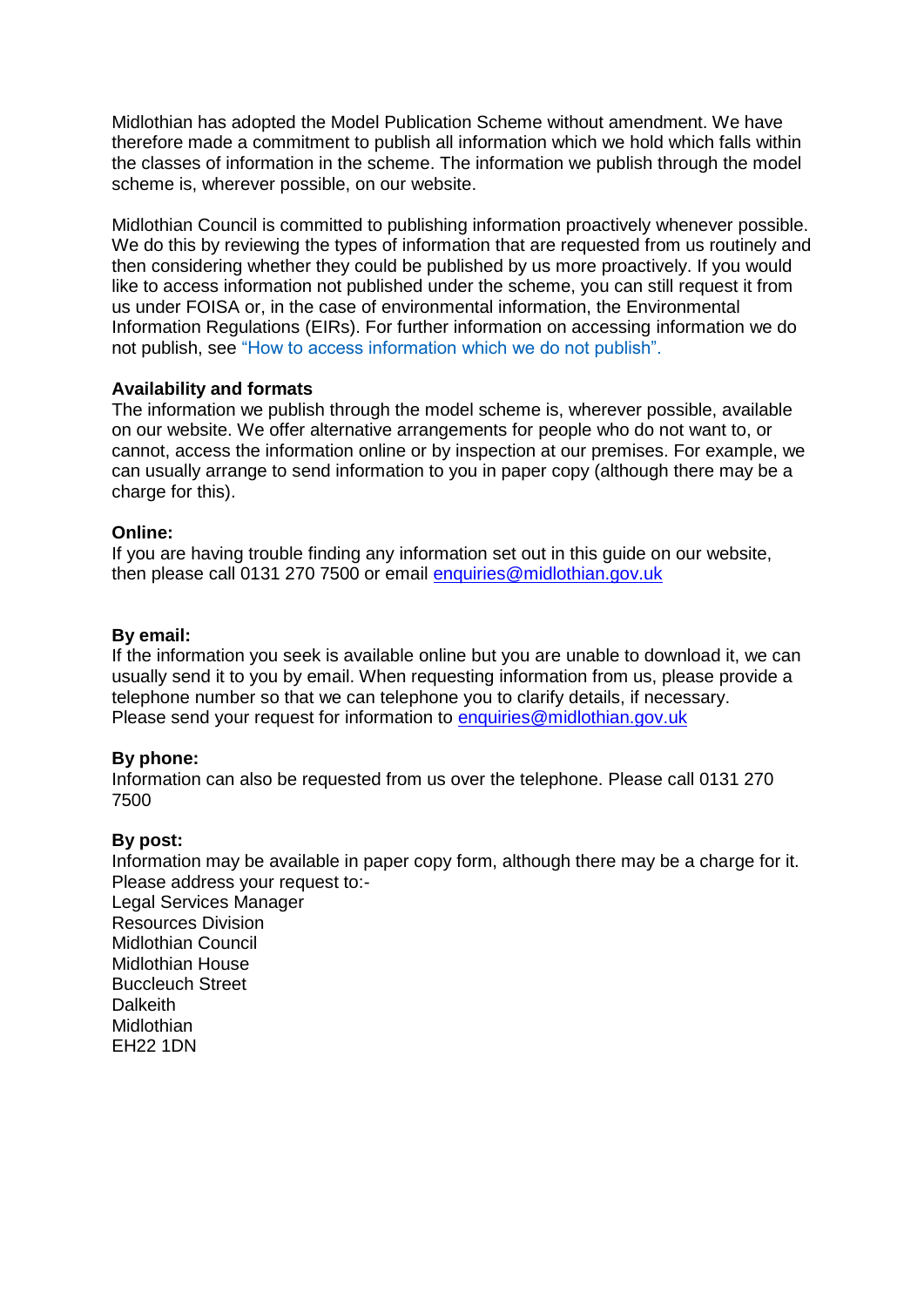When writing to us to request information, please include:-

- your name and address
- full details of the information or documents you would like to receive any payment (if you know the applicable fee)
- a telephone number so we can contact you to clarify any details, if necessary.

## **Information that we may withhold**

All information published in this guide can be accessed either through our website, or by asking us for it.

Our aim in maintaining this publication scheme is to be as open as possible. You should note, however, that there may be limited circumstances where information will be withheld from publication. Information will only be withheld, however, where FOISA (or, in the case of environmental information, the Environmental Information (Scotland) Regulations 2004) expressly permits it. Information may be withheld, for example, where its disclosure would breach the law of confidentiality, harm an organisation's commercial interests, or endanger the protection of the environment. Information may also be withheld if it is another person's personal information and its release would breach the data protection legislation.

Where we withhold information we will remove it or redact it before publication and explain why. Even where information is withheld it may, in many cases, be possible to provide copies with the withheld information edited out.

If you wish to complain about any information which has been withheld from you, please contact us.

# **Our charging policy**

Unless otherwise stated below all information contained within our publication scheme is available from us free of charge where it can be downloaded by you from our website. We reserve the right to impose charges for providing information in paper copy, by email or on computer disc. Charges will reflect the costs to Midlothian Council of retrieval, reproduction and postage.

In the event that a charge is to be levied, you will be advised of the charge and how it has been calculated. Information will not be provided to you until payment has been received.

## **Reproduction costs**

| Black and white copy                                                                                                                                                       | 10p per A4 side of paper      |  |
|----------------------------------------------------------------------------------------------------------------------------------------------------------------------------|-------------------------------|--|
| Colour copy                                                                                                                                                                | 30p per A4 side of paper      |  |
| Black and white copy                                                                                                                                                       | 20p per A3 side of paper      |  |
| Colour copy                                                                                                                                                                | 60p per A3 side of paper      |  |
| Large size plans/maps                                                                                                                                                      | A1 plans £2.40 A0 plans £2.50 |  |
| NB Where Midlothian Council is asked to reproduce information under the<br>publication scheme then the first 20 sheets of each request will be provided free<br>of charge. |                               |  |
| <b>Alternative formats</b>                                                                                                                                                 |                               |  |
| Computer discs                                                                                                                                                             | £1 per CD-Rom / DVD           |  |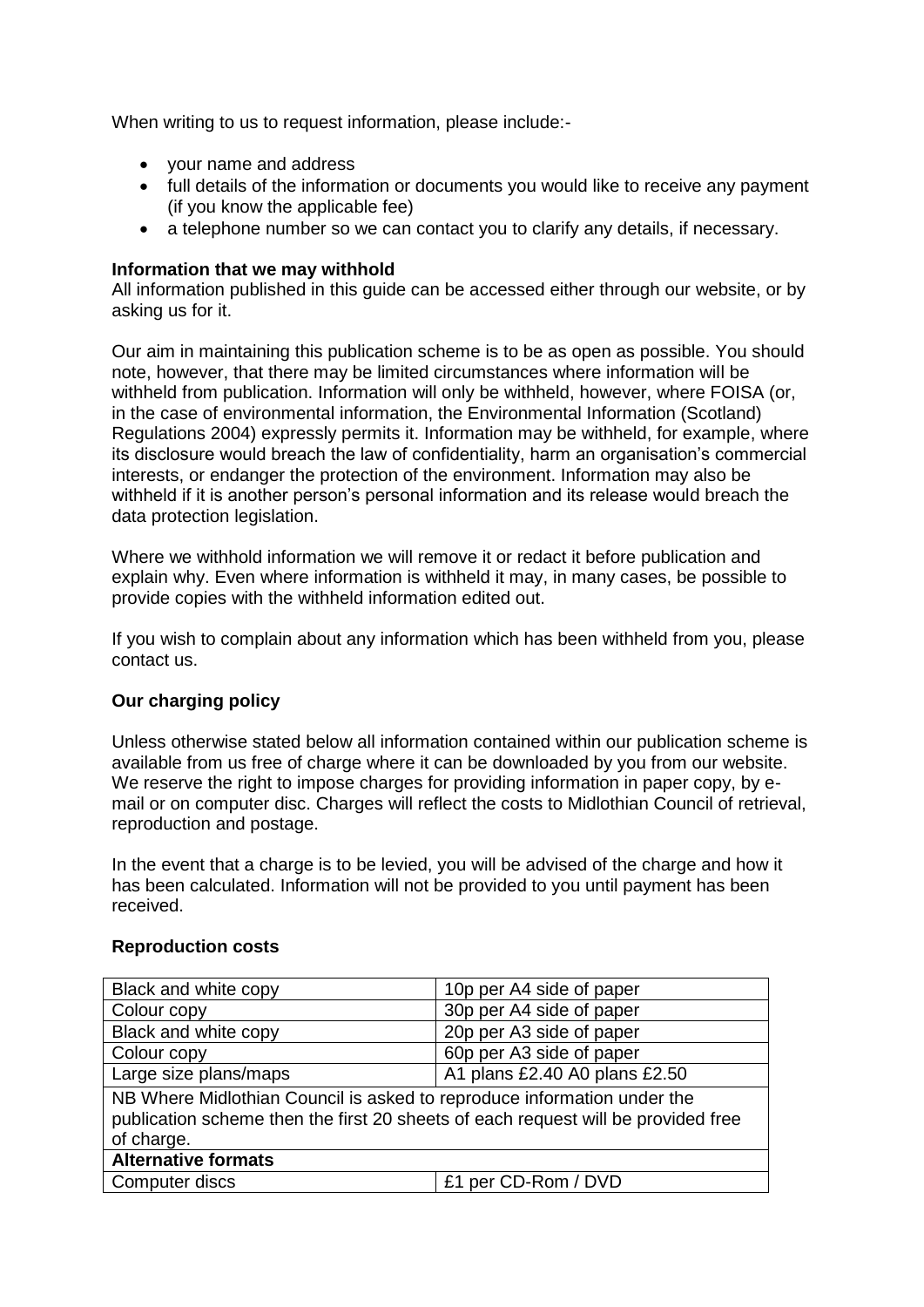#### **Postage costs**

We will pass on postage charges to the requester at the cost to Midlothian Council of sending the information by first class post or overseas by airmail.

We are required by the Equality Act 2010 to take steps to meet the needs of people who share a relevant protected characteristic. In terms of access to information, this means making reasonable adjustments to our practices to ensure that information is physically accessible. This may, for example, involve producing information in a larger script or different format where it is practicable to do so.

The costs of this will be met by Midlothian Council.

## **Our copyright policy**

Midlothian Council holds the copyright for the vast majority of information available through both its website and the Model Publication Scheme. All of this information can be copied or reproduced (but not re-used - see below) without our formal permission, provided it is copied or reproduced accurately, is not used in a misleading context, and provided that the source of the material is identified.

The publication scheme may however contain information where the copyright holder is not Midlothian Council. In most cases the copyright holder will be obvious from the documents. In cases where the copyright is unclear, however, it is the responsibility of the person accessing the information to locate and seek the permission of the copyright holder before reproducing the material or in any other way breaching the rights of the copyright holder.

Information about Crown copyright material is available on the website of the Queens Printer for Scotland at [www.oqps.gov.uk.](http://www.oqps.gov.uk/) We can provide you with a copy of this information if you do not have internet access.

## **Our records management and disposal policy**

To ensure that records are managed properly, Midlothian Council has in place a Records Management Plan that applies to all records that it creates and holds. This helps to ensure that the Council's information remains accurate, reliable,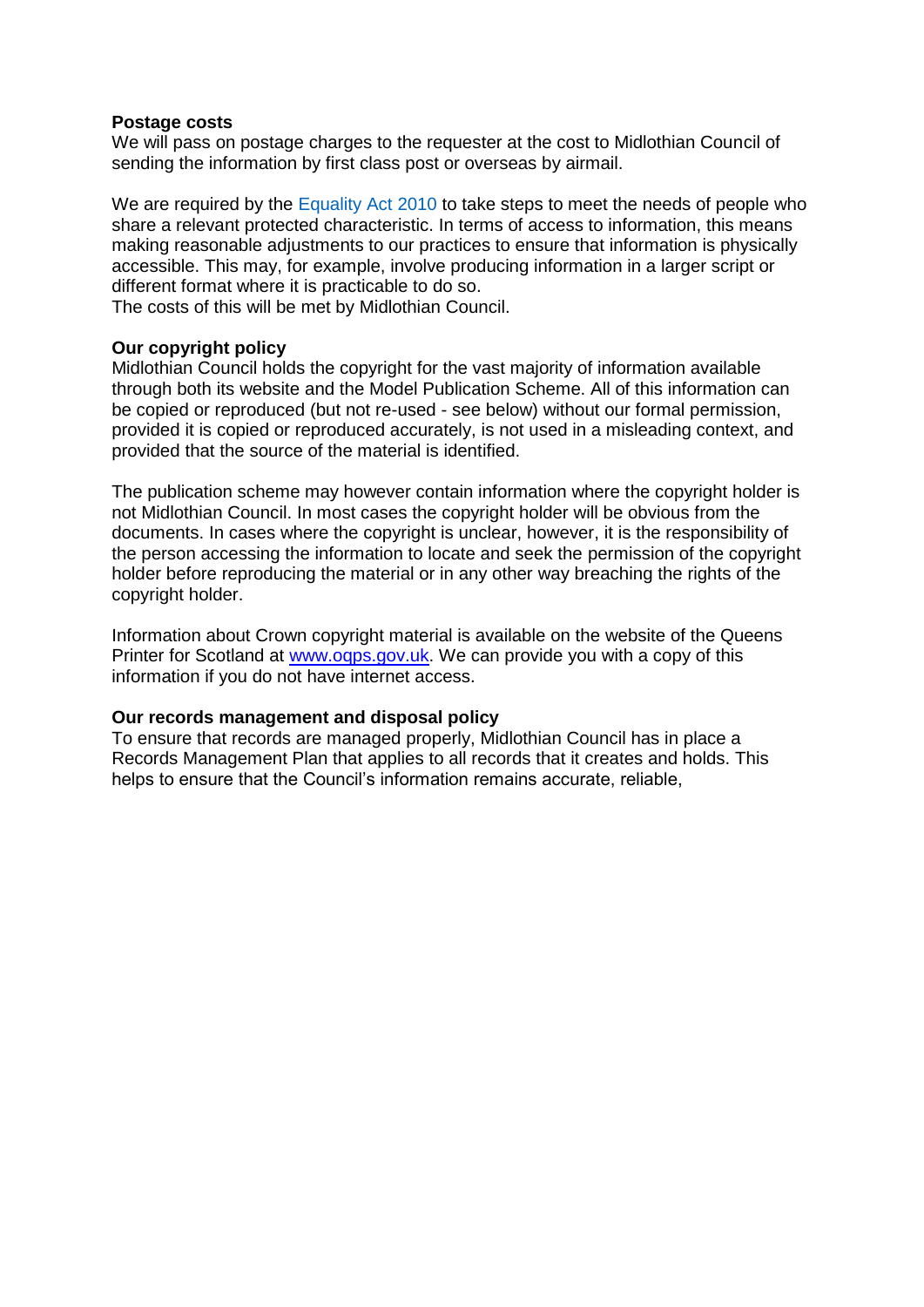usable and up to date. The Records Management Plan includes policies and procedures that set out lengths of time for which all types of records must be held. This means that whilst FOISA is retrospective, it is only possible to provide copies of records that are still in existence.

Some Council records are selected for permanent preservation in the Council archives for their ongoing historic value. A guide to the Council archive collections, along with a selection of catalogues, are available on our website.

Members of the public are also encouraged to visit the Council archives where more detailed catalogues are available.

For information about the Council's Records Management Plan, contact [records@midlothian.gov.uk.](mailto:records@midlothian.gov.uk)

# **How to access information which we do not publish**

If the information you are seeking is not available through this website, then you may wish to request it from us. Requests can be made for the following types of information:

• Information under the Freedom of Information (Scotland) Act 2002

• Environmental information under the Environmental Information (Scotland)Regulations 2004

• Personal information under the Data Protection Act 1998

For details on how to request these types of information visit our website.

# **Charges for information available only through request**

# **Freedom of Information**

Midlothian Council reserves the right to charge in accordance with the FOI Fees Regulations for providing information under FOISA. We will however normally refuse to deal with a request where we estimate that it will cost more than £600 to locate, retrieve and provide the information. In particular:

- There will be no charge for information requests which cost us £100 or less to process.
- Where information costs between £100 and £600 to provide, you may be asked to pay 10% of the cost. That is, if you were to ask for information that cost us £600 to provide, you would be asked to pay £50, this being
- calculated on the basis of a waiver for the first £100 and 10% of the remaining £500.
- We are not obliged to respond to requests which will cost us over £600 to process.
- In calculating any fee, staff time will be calculated at actual cost per staff member hourly salary rate to a maximum of £15 per person per hour.
- We do not charge for the time to determine whether we hold the information requested, nor for the time it takes to decide whether the information can be released. Charges may however be made for locating, retrieving and providing information to you.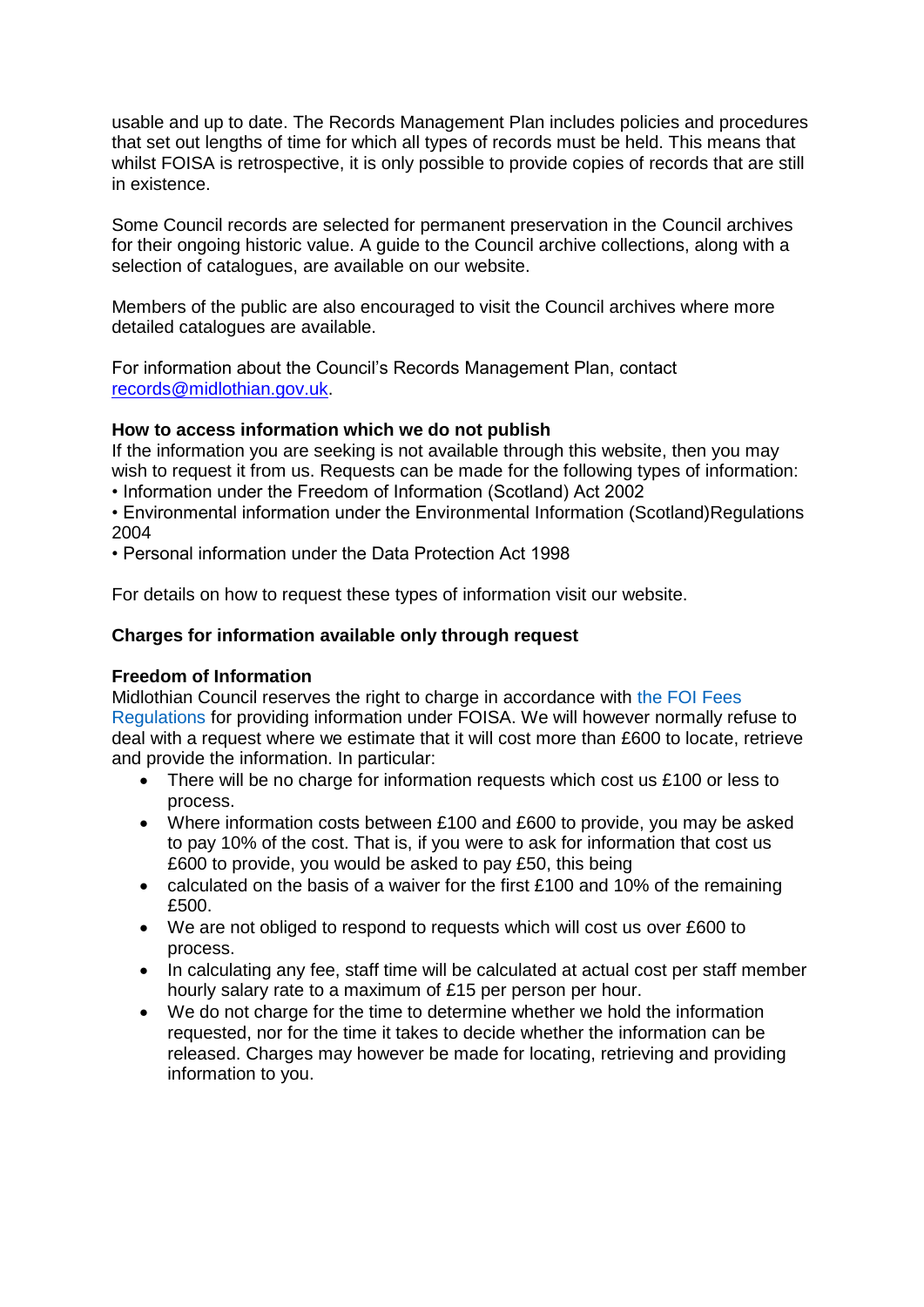- In the event that we decide to impose a charge we will issue you with notification of the charge (a fees notice) and how it has been calculated. You will have three months from the date of issue of the fees notice in which to decide whether to pay the charge. The information will be provided to you on payment of the charge. If you decide not to proceed with the request there will be no charge to you.
- In calculating reproduction costs, the charges in our charging policy will apply.

We are pleased to provide advice and assistance to help requesters frame their requests and thereby reduce the possibility of incurring charges for information. Clear framing of requests can also help avoid unnecessary cost to the public purse.

# **Environmental Information**

Midlothian Council reserves the right to charge for environmental information. We will do so on the same basis as we charge for non-environmental information under the Freedom of Information (Scotland) Act 2002. In calculating reproduction costs, our charging policy will apply.

You will be told in advance if a fee will apply. However, where it will cost more than £600 to provide the information, we will ask you to pay the full cost of providing this with no waiver for any portion of the cost.

Under the EIRS, there is no limit to the amount of staff time that can be spent responding to requests. However, the EIRS permit the Council to refuse to respond to requests which are formulated in too general a manner, when the Council has asked for further information and provided assistance and advice. A request can also be refused when it is manifestly unreasonable. Clear framing of requests will help to avoid unnecessary cost to the public purse and we will therefore be pleased to provide advice and assistance to help requesters frame their requests and thereby reduce the possibility of incurring charges for information.

We may extend the 20 working day period for making environmental information available by up to a further 20 working days if the volume and complexity of the information requested makes it impractical for us to comply with the request or to make a decision to refuse to do so (regulation 7(1)).

## **Personal Information**

The Council will usually charge the statutory maximum fee of £10 for requests for personal data in accordance with the Data Protection (Subject Access) (Fees and Miscellaneous Provisions) Regulations 2000.

If you wish to make a request for personal data (e.g. pupil's educational record by the parent or guardian, a social work file by the individual or a housing tenant file by the tenant) please email [enquiries@midlothian.gov.uk](mailto:enquiries@midlothian.gov.uk)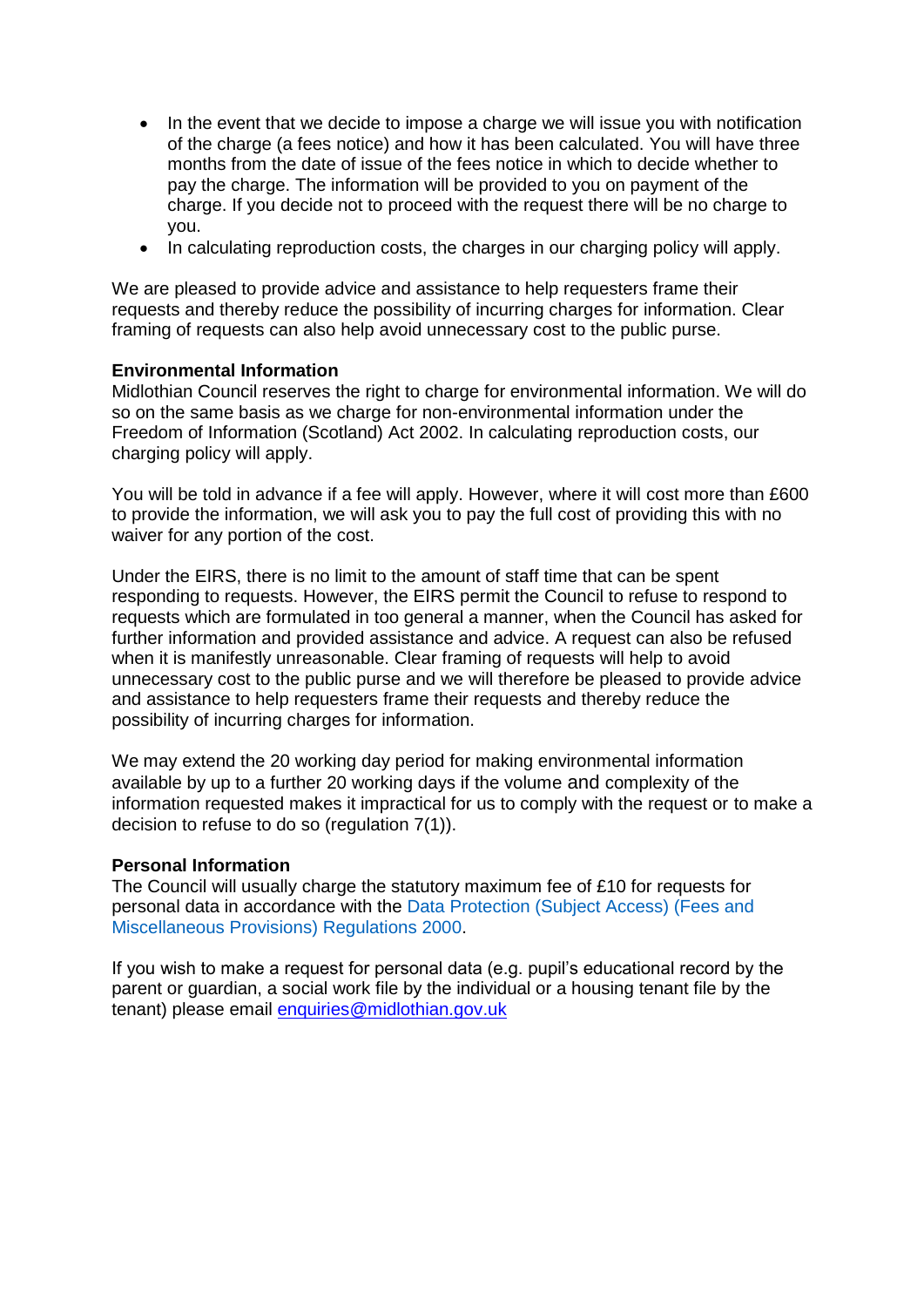# **Contact us**

Our aim is to make our guide to information as user-friendly as possible, and we hope that you can access all the information we publish with ease. We are obliged to review our guide to information from time to time. As a result, we welcome feedback on how we can develop it further. If you would like to comment on any aspect of this guide to information, then please contact us. You may, for example wish to tell us about:

- other information that you would like to see included;
- whether you found it easy to use;
- whether you found the quide useful;
- whether our staff were helpful; and
- other ways in which our quide can be improved.

Please send any comments, suggestions or complaints to: Legal Services Manager

Midlothian Council Midlothian House Buccleuch Street Midlothian EH22 1DN Email: [alan.turpie@midlothian.gov.uk](mailto:alan.turpie@midlothian.gov.uk)

Any complaint will be dealt with in accordance with the Midlothian Council Complaints and Feedback Procedure.

You have legal rights to access information under the publication scheme and a right of appeal to the Scottish Information Commissioner if you are dissatisfied with our response. These rights apply only to information requests made in writing\*\* or another recordable format. If you are unhappy with our response to your request you can ask us to review it and if you are still unhappy, you can make an appeal to the Scottish Information Commissioner.

The Commissioner's website has a guide to this three step process, and she operates an enquiry service on Monday to Friday from 9:00am to 5:00pm. Her office can be contacted as follows:-

Scottish Information Commissioner Kinburn Castle Doubledykes Road St Andrews Fife KY16 9DS Tel: 01334 464610 Email: [enquiries@itspublicknowledge.info](mailto:enquiries@itspublicknowledge.info) Website: [www.itspublicknowledge.info](http://www.itspublicknowledge.info/)

\*\*verbal requests for environmental information carry similar rights.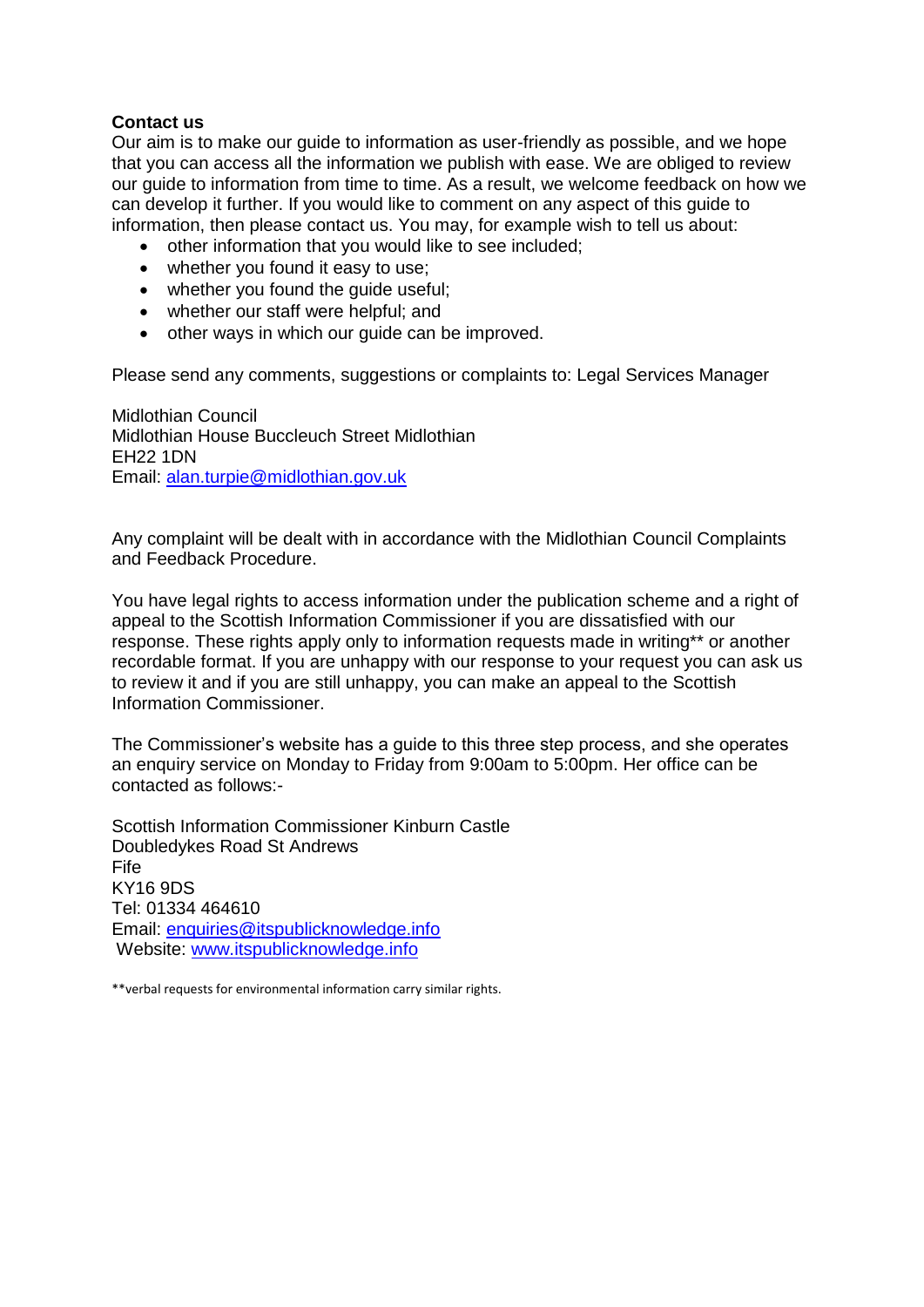| <b>CLASS 1</b> | <b>ABOUT MIDLOTHIAN COUNCIL</b> |
|----------------|---------------------------------|
|                |                                 |

 $\mathbf{r}$ 

# **MIDLOTHIAN COUNCIL PUBLICATION SCHEME – CLASSES OF INFORMATION**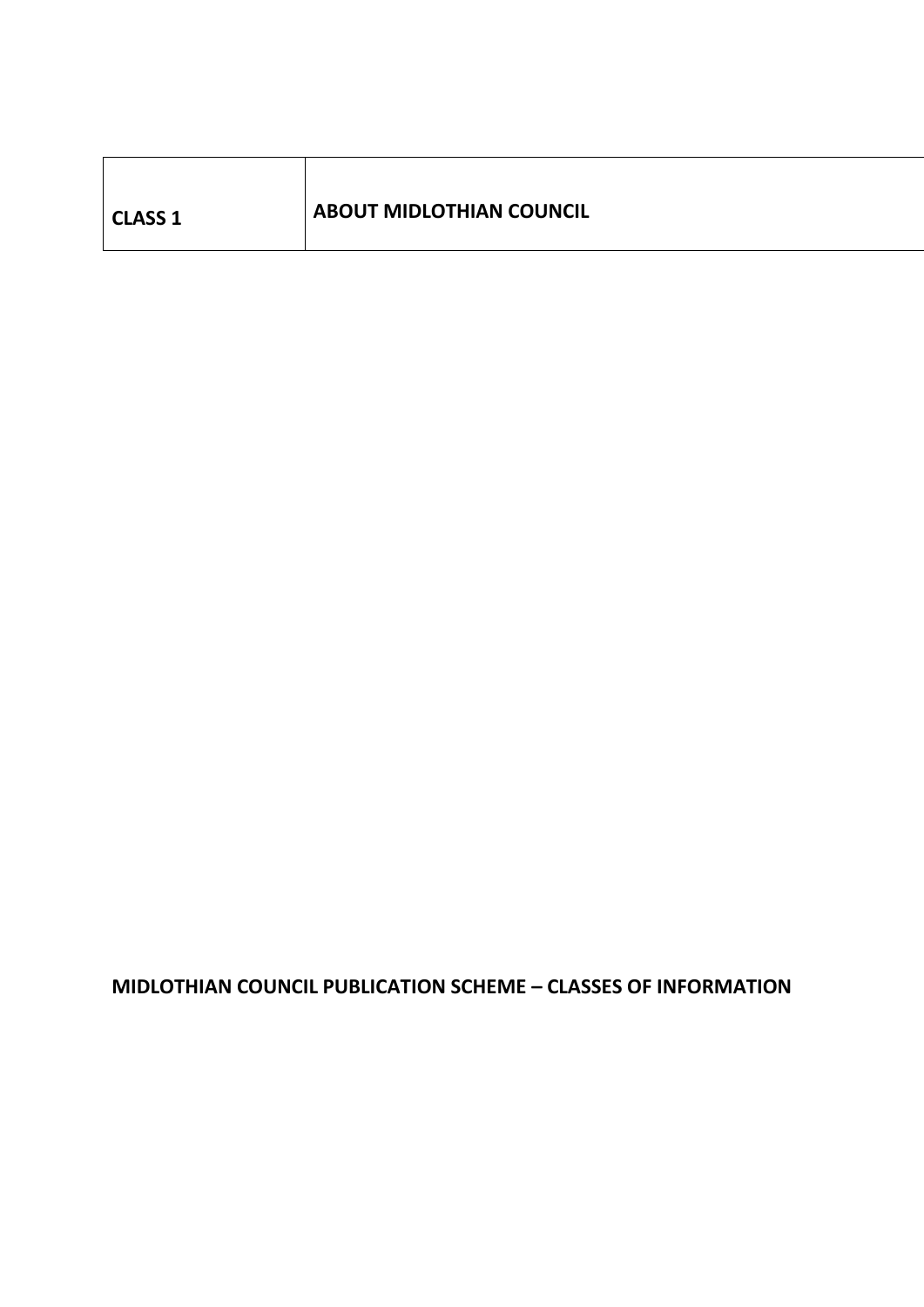| Class description:                      |                                                                                  |
|-----------------------------------------|----------------------------------------------------------------------------------|
| Information about the                   |                                                                                  |
| Midlothian Council, who                 |                                                                                  |
|                                         |                                                                                  |
| we are, where to find us,               |                                                                                  |
| how to contact us, how                  |                                                                                  |
| we are managed and our                  |                                                                                  |
| external relations                      |                                                                                  |
|                                         |                                                                                  |
|                                         |                                                                                  |
|                                         |                                                                                  |
|                                         |                                                                                  |
| <b>General information</b>              |                                                                                  |
| about the authority                     |                                                                                  |
|                                         |                                                                                  |
| Authority name,                         | http://www.midlothian.gov.uk/info/200238/contacts and locations/1144/find us     |
| address and                             |                                                                                  |
| contact details for                     |                                                                                  |
| headquarters and                        |                                                                                  |
| principal offices.                      |                                                                                  |
| Organisational                          | http://www.midlothian.gov.uk/info/690/structure                                  |
| structure, roles<br>and                 |                                                                                  |
|                                         |                                                                                  |
| responsibilities of<br>senior officers. |                                                                                  |
|                                         | http://www.midlothian.gov.uk/info/200180/opening hours closures and holidays/901 |
| <b>Business opening</b><br>hours.       |                                                                                  |
| Contact details for                     | http://www.midlothian.gov.uk/info/670/have your say                              |
| customer care                           |                                                                                  |
| and complaints                          |                                                                                  |
| functions.                              |                                                                                  |
| Customer codes                          | http://www.midlothian.gov.uk/info/695/about us/986/customer care                 |
| or charters.                            |                                                                                  |
| Single Model<br>$\blacksquare$          | https://www.midlothian.gov.uk/                                                   |
| Publication                             |                                                                                  |
| Scheme 2013 and                         |                                                                                  |
| the authority's                         |                                                                                  |
| Guide to                                |                                                                                  |
| Information.                            |                                                                                  |
| Charging schedule                       | https://www.midlothian.gov.uk/                                                   |
| for published                           |                                                                                  |
| information.                            |                                                                                  |
|                                         |                                                                                  |
|                                         |                                                                                  |
| Contact details<br>۰                    | http://www.midlothian.gov.uk/info/704/data protection and freedom of information |
| and advice about                        |                                                                                  |
| how to request                          |                                                                                  |
| information from                        |                                                                                  |
| the authority.                          |                                                                                  |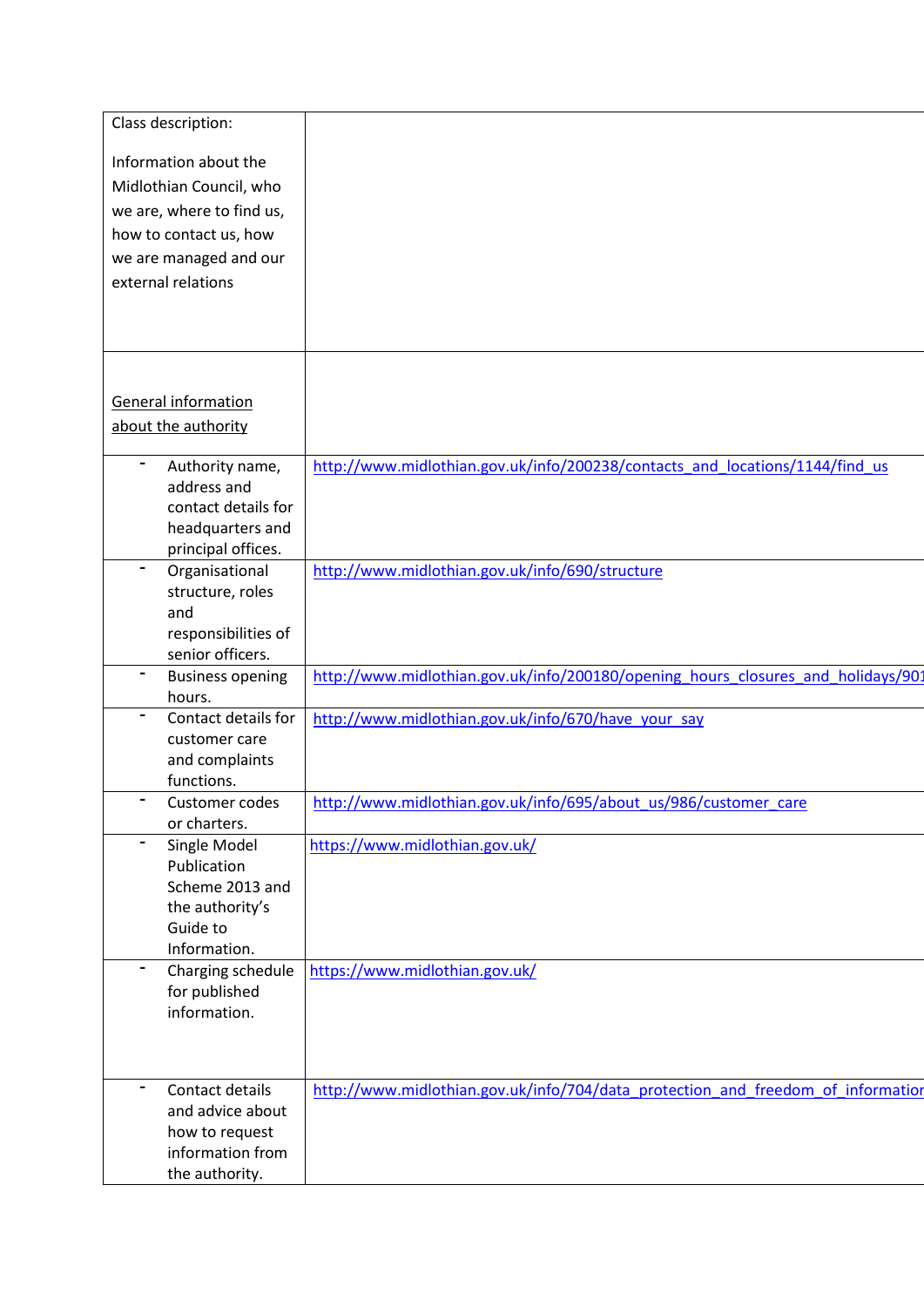| Charging schedule | https://www.midlothian.gov.uk/ |
|-------------------|--------------------------------|
| for environmental |                                |
| information       |                                |
| provided in       |                                |
| response to       |                                |
| requests under    |                                |
| the Environmental |                                |
| Information       |                                |
| (Scotland)        |                                |
| Regulations 2004  |                                |
| (if the authority |                                |
| charges for       |                                |
| environmental     |                                |
| information).     |                                |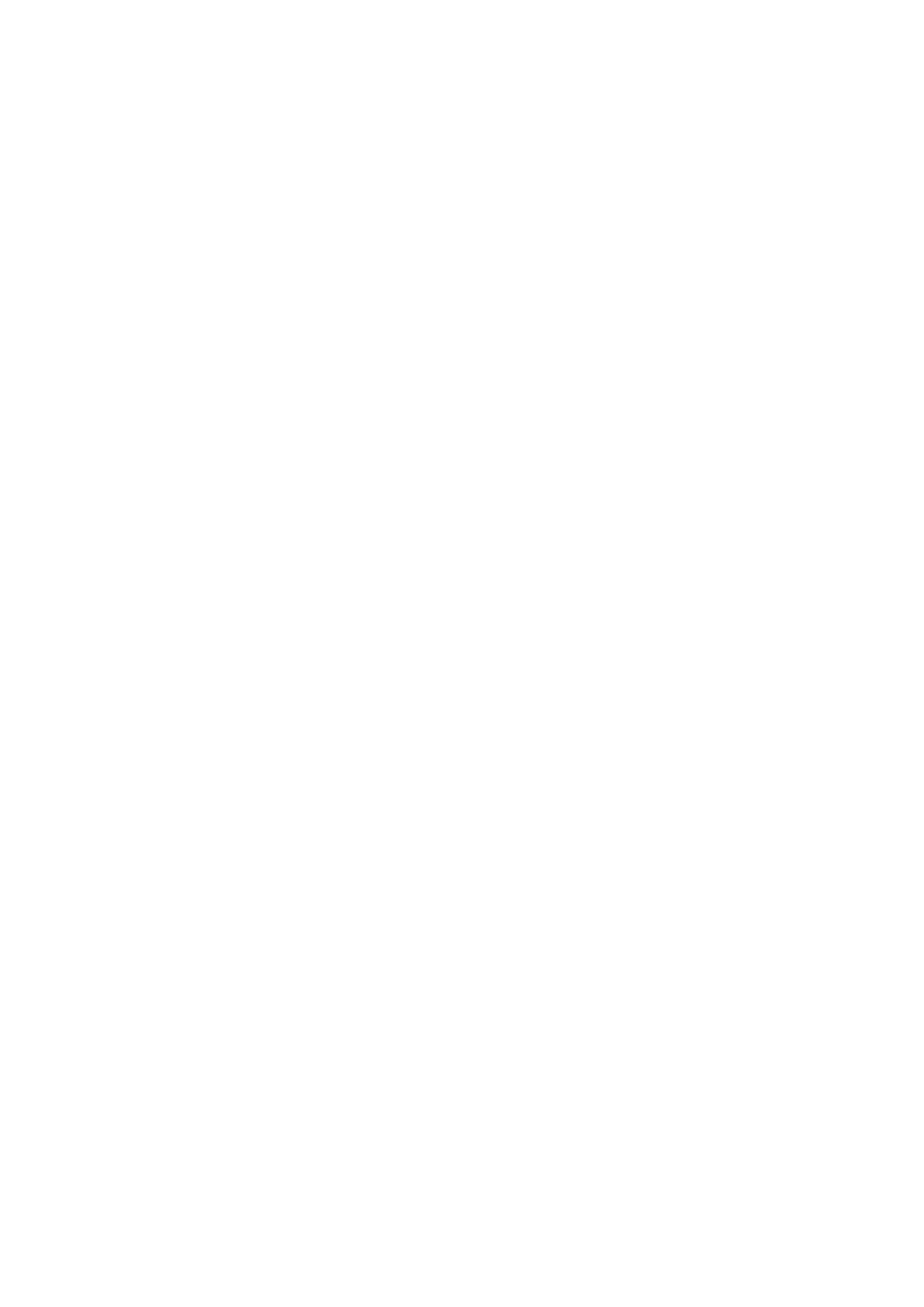| Constitution                                                                                                                                                                                                                                                                                                                           |                                                                                                                                          |
|----------------------------------------------------------------------------------------------------------------------------------------------------------------------------------------------------------------------------------------------------------------------------------------------------------------------------------------|------------------------------------------------------------------------------------------------------------------------------------------|
| $\blacksquare$<br>Legal<br>framework<br>for the<br>authority,<br>including<br>constitution,<br>articles of<br>association or<br>charter.                                                                                                                                                                                               | https://www.midlothian.gov.uk/                                                                                                           |
|                                                                                                                                                                                                                                                                                                                                        |                                                                                                                                          |
| How the authority is<br>run                                                                                                                                                                                                                                                                                                            |                                                                                                                                          |
| Description of<br>governance<br>structure,<br>Board,<br>committees<br>and other<br>decision<br>making<br>structures.                                                                                                                                                                                                                   | http://www.midlothian.gov.uk/info/695/about us/906/how the council works                                                                 |
| Names of,<br>$\blacksquare$<br>responsibilitie<br>s of and<br>(work-<br>related)<br>biographical<br>details of the<br>people who<br>make<br>strategic and<br>operational<br>decisions<br>about the<br>performance<br>of function<br>and/or<br>delivery of<br>services by<br>the authority<br>e.g. Board<br>members,<br>chief officers. | http://www.midlothian.gov.uk/download/downloads/id/803/midlothian_council_<br>structure                                                  |
| Governance<br>policies,<br>including                                                                                                                                                                                                                                                                                                   | http://www2.midlothian.gov.uk/membersinterestlist.aspx<br>http://www.midlothian.gov.uk/info/772/councillors and politicians/955/councill |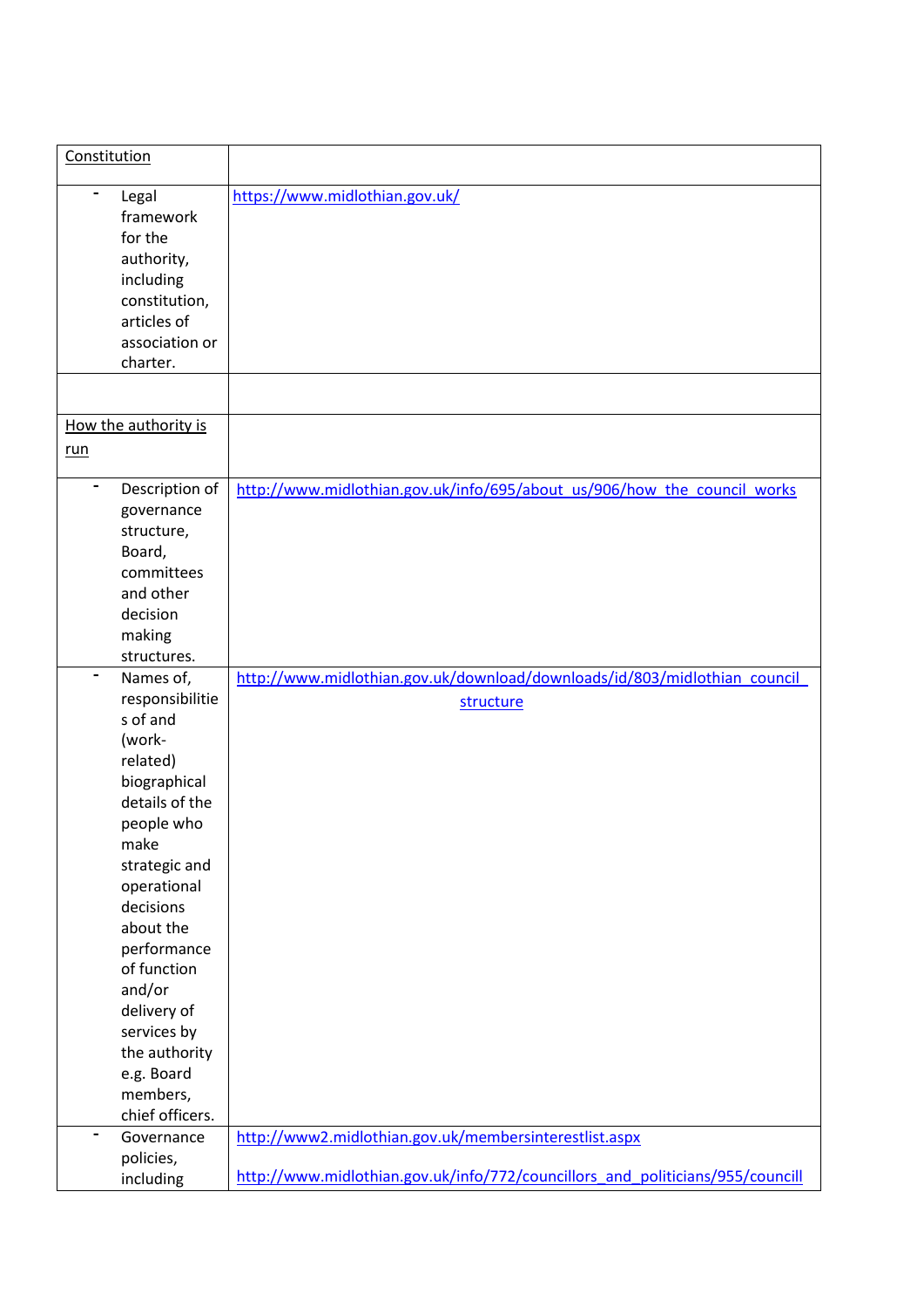| standing                     | $ors$                                                                        |
|------------------------------|------------------------------------------------------------------------------|
| orders, code<br>of conduct   | http://www.midlothian.gov.uk/info/697/publications/90/corporate_governance   |
| and register                 |                                                                              |
| of interests                 | http://www.midlothian.gov.uk/info/816/plans and policies                     |
|                              |                                                                              |
|                              |                                                                              |
|                              |                                                                              |
|                              |                                                                              |
| Corporate planning,          |                                                                              |
| $\blacksquare$<br>Mission    | https://www.midlothian.gov.uk/                                               |
| statement.                   |                                                                              |
|                              |                                                                              |
|                              |                                                                              |
|                              |                                                                              |
| Corporate                    | http://www.midlothian.gov.uk/info/816/plans and policies/460/midlothians cor |
| plan.                        | porate strategy                                                              |
| $\blacksquare$<br>Corporate  | https://www.midlothian.gov.uk/                                               |
| strategies                   |                                                                              |
| e.g., for                    |                                                                              |
| economic                     |                                                                              |
| development,                 |                                                                              |
| etc.                         |                                                                              |
| Corporate<br>policies, e.g., | http://www.midlothian.gov.uk/downloads/816/plans and policies                |
| health and                   |                                                                              |
| safety,                      |                                                                              |
| equality,                    |                                                                              |
| sustainability.              |                                                                              |
| -<br>Strategic               | https://www.midlothian.gov.uk/                                               |
| planning<br>processes.       |                                                                              |
|                              |                                                                              |
|                              |                                                                              |
| <b>External relations</b>    |                                                                              |
|                              |                                                                              |
| -<br>Accountabilit           | https://www.midlothian.gov.uk/                                               |
| у<br>relationships,          |                                                                              |
| including                    |                                                                              |
| reports to                   |                                                                              |
| regulators.                  |                                                                              |
| Internal and<br>-            | https://www.midlothian.gov.uk/                                               |
| external audit               |                                                                              |
| arrangements                 |                                                                              |
|                              |                                                                              |
|                              |                                                                              |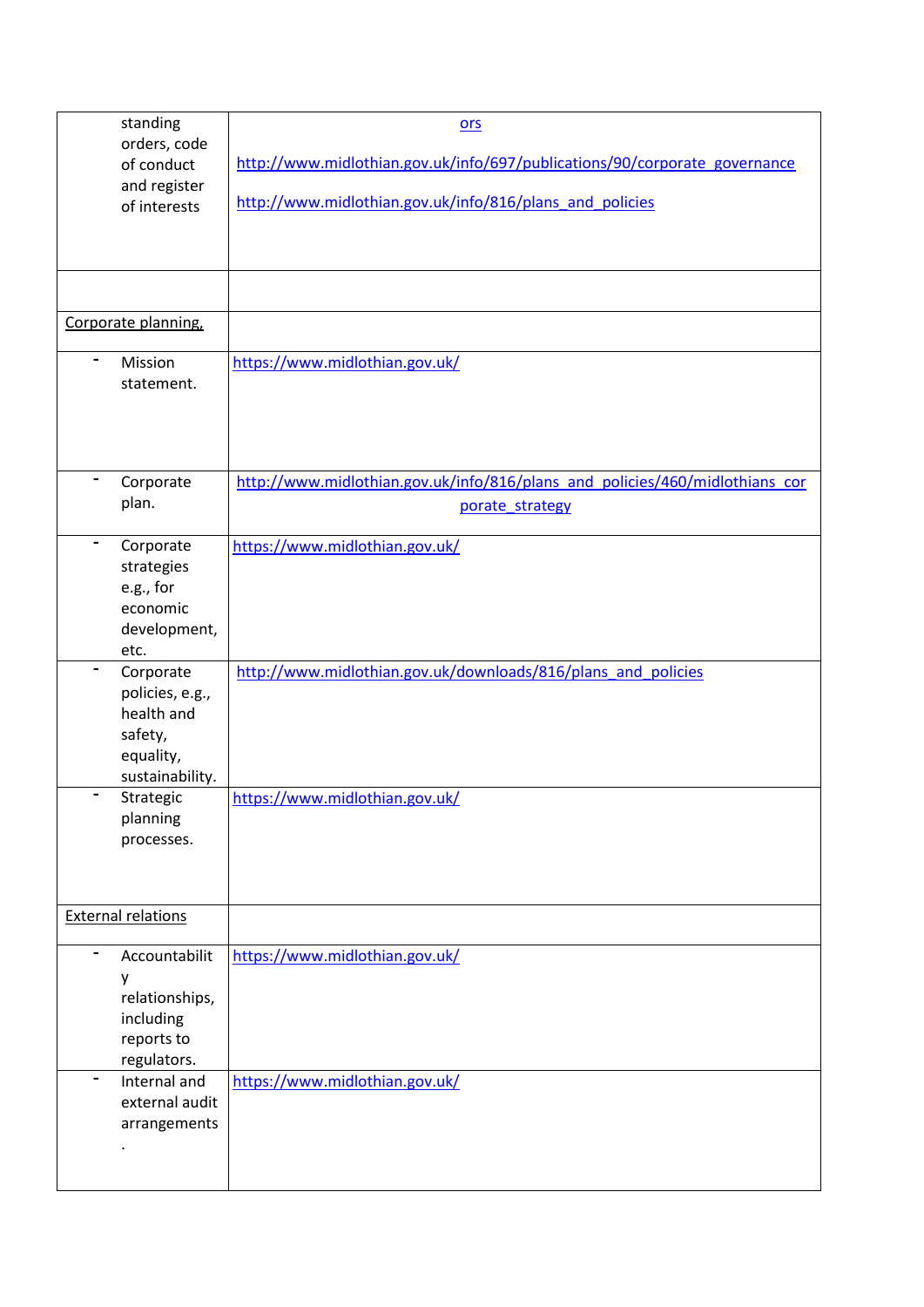| Subsidiary<br>$\blacksquare$ | https://www.midlothian.gov.uk/ |
|------------------------------|--------------------------------|
| companies                    |                                |
| (wholly and                  |                                |
| part owned)                  |                                |
| and other                    |                                |
| significant                  |                                |
| financial                    |                                |
| interests.                   |                                |
| Strategic<br>$\blacksquare$  | https://www.midlothian.gov.uk/ |
| agreements                   |                                |
| with other                   |                                |
| bodies.                      |                                |
|                              |                                |
|                              |                                |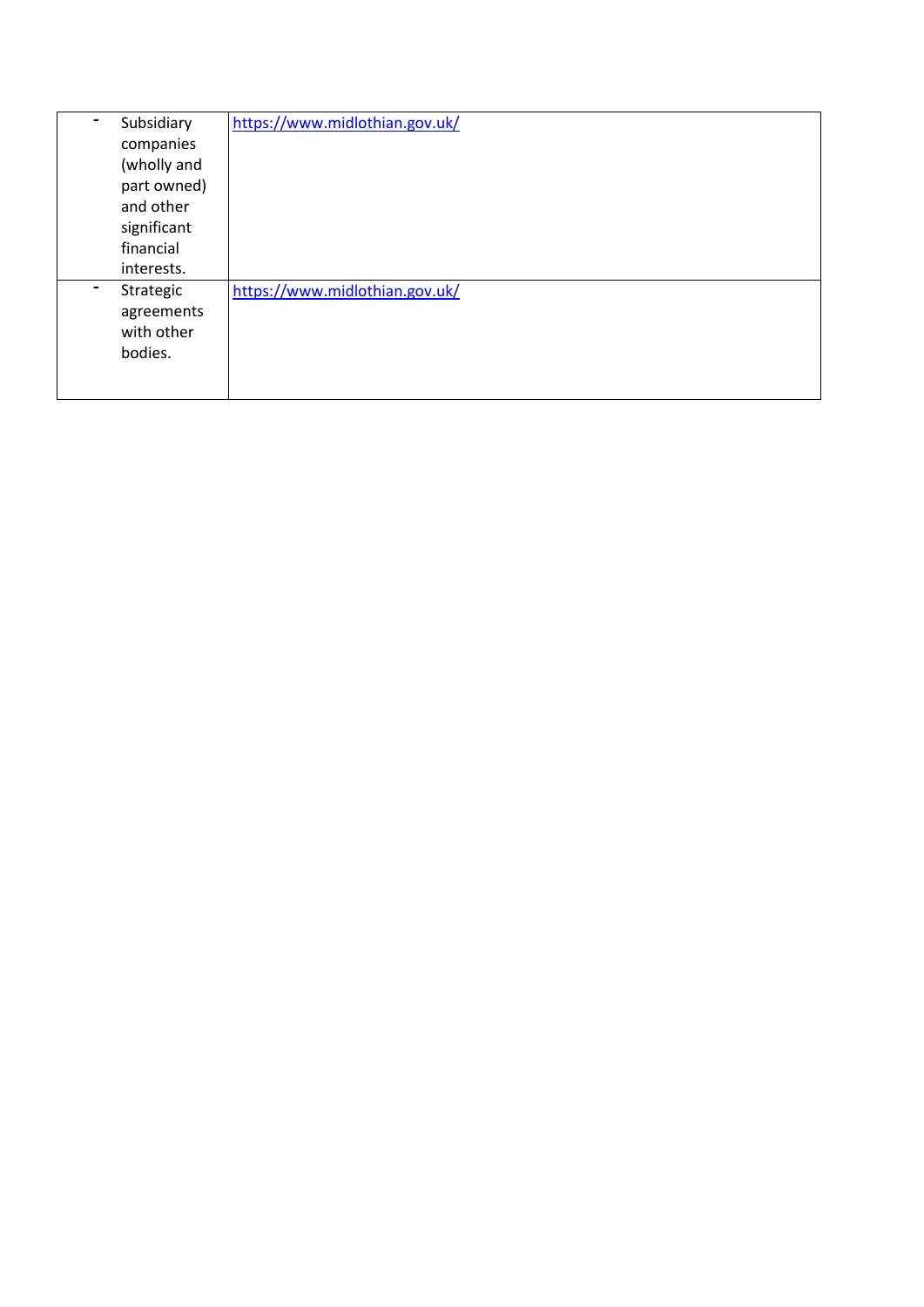# **CLASS 2: HOW WE DELIVER OUR FUNCTIONS AND SERVICES**

| Class description:            |                                                                         |
|-------------------------------|-------------------------------------------------------------------------|
|                               |                                                                         |
| Information about our         |                                                                         |
| work, our strategy and        |                                                                         |
| policies for delivering       |                                                                         |
| functions and services        |                                                                         |
| and information for our       |                                                                         |
| service users.                |                                                                         |
|                               |                                                                         |
|                               |                                                                         |
|                               |                                                                         |
|                               |                                                                         |
|                               |                                                                         |
|                               |                                                                         |
| <b>Functions</b>              |                                                                         |
| Description of                | https://www.midlothian.gov.uk/                                          |
| functions,                    |                                                                         |
| including                     |                                                                         |
| statutory basis               |                                                                         |
| for them,                     |                                                                         |
| where                         |                                                                         |
| applicable.                   |                                                                         |
| Strategies,                   | https://www.midlothian.gov.uk/                                          |
| policies and                  |                                                                         |
| internal staff                |                                                                         |
| procedures for                |                                                                         |
| performing<br>statutory       |                                                                         |
| functions.                    |                                                                         |
| How to apply                  | http://www.midlothian.gov.uk/info/1125/licences_permits_and_permissions |
| for a licence,                |                                                                         |
| warrant, grant,               |                                                                         |
| etc. where it is              |                                                                         |
| a function of                 |                                                                         |
| the authority                 |                                                                         |
| to approve.<br>$\blacksquare$ |                                                                         |
| How to report<br>a concern to | http://www.midlothian.gov.uk/report                                     |
| the authority.                |                                                                         |
|                               |                                                                         |
| Reports of the                | https://www.midlothian.gov.uk/                                          |
| authority's                   |                                                                         |
| exercise of its               |                                                                         |
| statutory                     |                                                                         |
| functions.                    |                                                                         |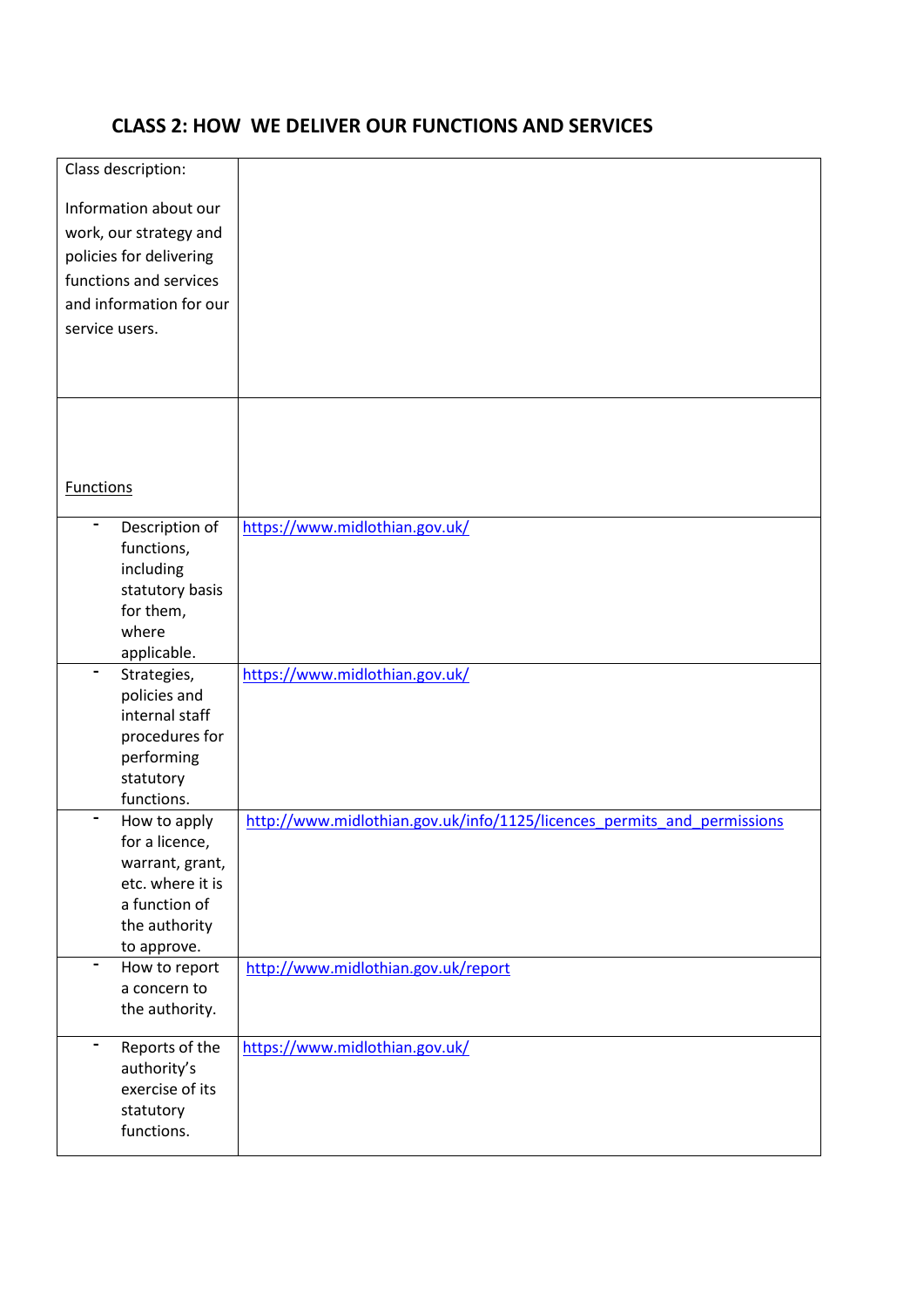| Statutory<br>registers (NB<br>not if<br>inspection-<br>only).                                                                          | https://www.midlothian.gov.uk/                                                              |
|----------------------------------------------------------------------------------------------------------------------------------------|---------------------------------------------------------------------------------------------|
| Fees and<br>charges for<br>performance of<br>the authority's<br>function e.g.,<br>fee for making<br>a planning<br>application,<br>etc. | http://www.midlothian.gov.uk/site/scripts/google results.aspx?q=fees<br>site search on fees |
| <b>Services</b>                                                                                                                        |                                                                                             |
| List of services,<br>including<br>statutory basis<br>for them,<br>where<br>applicable.                                                 | http://www.midlothian.gov.uk/a to z                                                         |
| Service policies<br>and internal<br>staff<br>procedures,<br>including<br>allocation,<br>quality and<br>standards.                      | http://www.midlothian.gov.uk/downloads/200224/service_plans<br>2011-12 service plans        |
| Service<br>schedules and<br>delivery plans.                                                                                            | http://www.midlothian.gov.uk/info/816/plans and policies/462/service planni<br>n <b>g</b>   |
| Information for<br>service users,<br>including how<br>to access the<br>services.                                                       |                                                                                             |
| Service fees<br>and charges,<br>including<br>bursaries.                                                                                | http://www.midlothian.gov.uk/site/scripts/google_results.aspx?q=fees<br>site search on fees |

# **CLASS 3: HOW WE TAKE DECISIONS AND WHAT WE HAVE DECIDED**

| Class description:     |  |
|------------------------|--|
| Information about the  |  |
| decisions we take, how |  |
| we make decisions and  |  |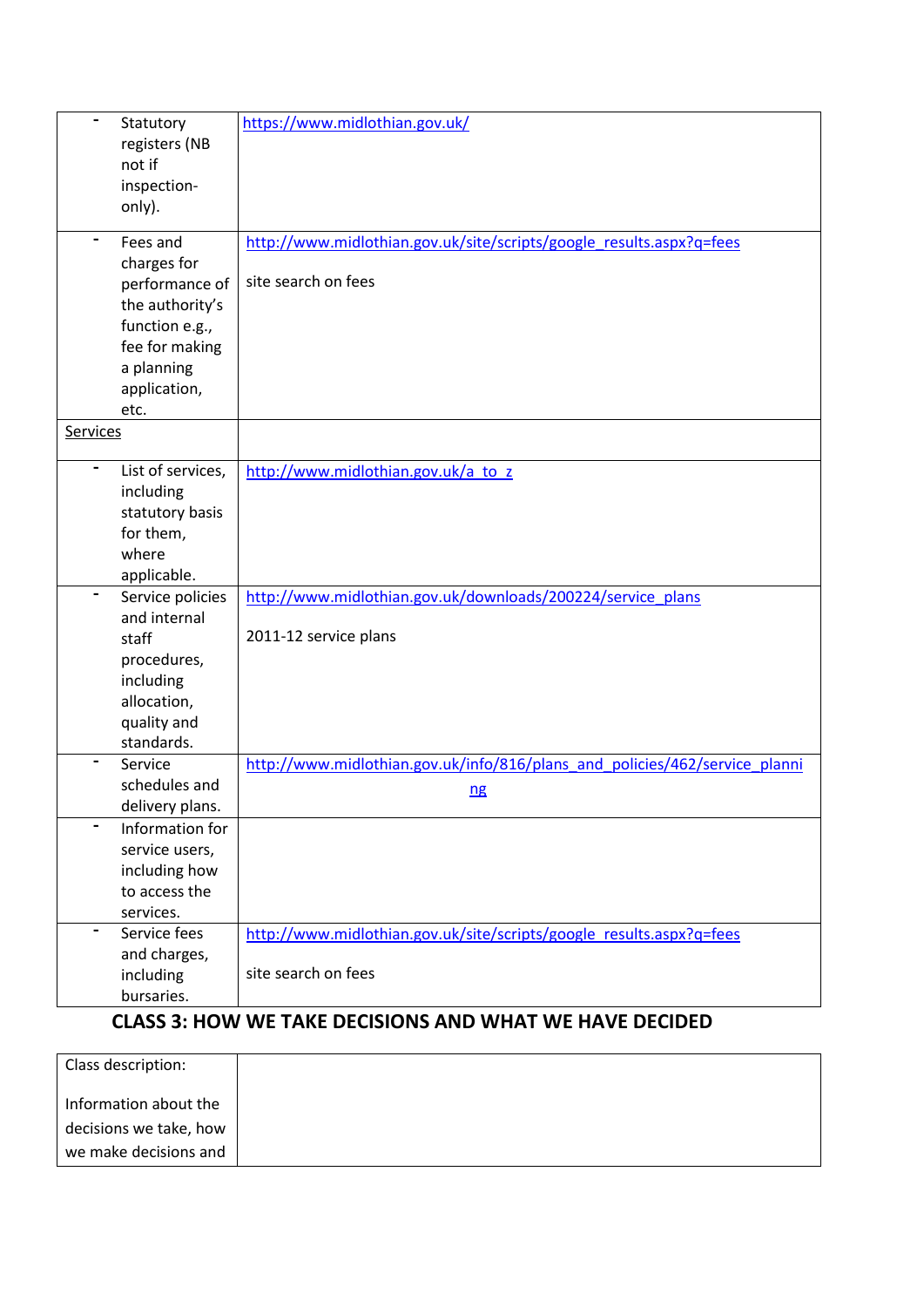| how we involve others            |                                                                        |
|----------------------------------|------------------------------------------------------------------------|
|                                  |                                                                        |
|                                  |                                                                        |
|                                  |                                                                        |
| Decision making                  |                                                                        |
| $\blacksquare$<br>Decisions      |                                                                        |
| taken by the                     | http://www.midlothian.gov.uk/info/811/council meetings and minutes     |
| organisation:                    |                                                                        |
| agendas,                         |                                                                        |
| reports and                      |                                                                        |
| papers                           |                                                                        |
| provided for                     |                                                                        |
| consideration                    |                                                                        |
| and minutes of                   |                                                                        |
| Board (or                        |                                                                        |
| equivalent)                      |                                                                        |
| meetings.                        |                                                                        |
| Public                           | http://www.midlothian.gov.uk/downloads/200130/communities_and_communit |
| consultation                     | y planning                                                             |
| and                              |                                                                        |
| engagement                       |                                                                        |
| strategies.                      |                                                                        |
| Reports of                       | https://www.midlothian.gov.uk/                                         |
| regulatory                       |                                                                        |
| inspections,                     |                                                                        |
| audits and                       |                                                                        |
| investigations                   |                                                                        |
| carried out by<br>the authority. |                                                                        |
| Environmental                    | https://www.midlothian.gov.uk/                                         |
| Impact                           |                                                                        |
| Assessment                       |                                                                        |
| Reports                          |                                                                        |
| undertaken in                    |                                                                        |
| compliance                       |                                                                        |
| with the Town                    |                                                                        |
| and Country                      |                                                                        |
| (Environmental                   |                                                                        |
| Impact                           |                                                                        |
| Assessment)                      |                                                                        |
| (Scotland)                       |                                                                        |
| Regulations                      |                                                                        |
| 2017                             |                                                                        |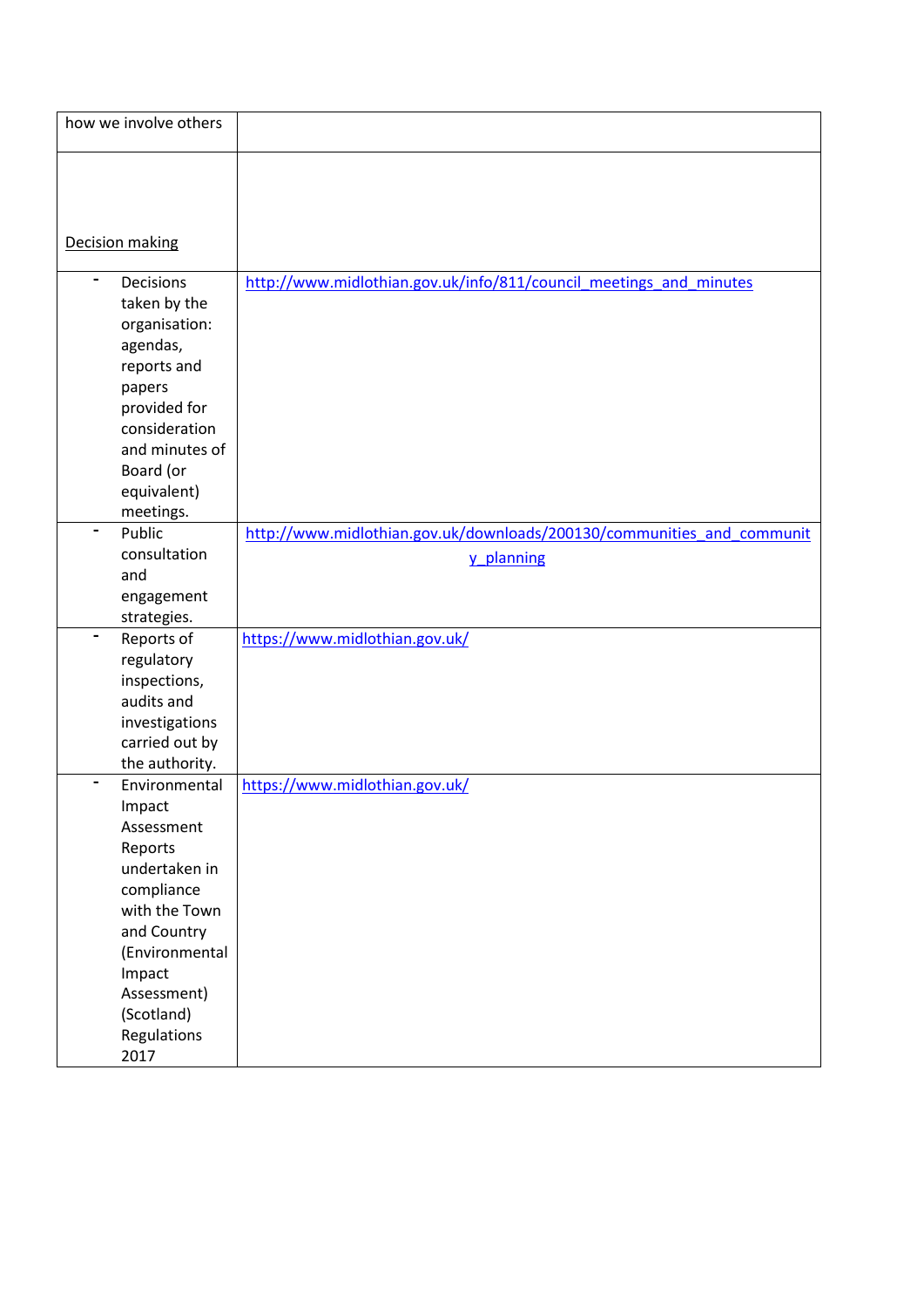# **CLASS 4: WHAT WE SPEND AND HOW WE SPEND IT**

| Class description:        |                                                                     |
|---------------------------|---------------------------------------------------------------------|
|                           |                                                                     |
| Information about our     |                                                                     |
| strategy for, and         |                                                                     |
| management of,            |                                                                     |
| financial resources (in   |                                                                     |
| sufficient detail to      |                                                                     |
|                           |                                                                     |
| explain how we plan to    |                                                                     |
| spend public money and    |                                                                     |
| what has actually been    |                                                                     |
| spent).                   |                                                                     |
| What we spend and how     |                                                                     |
| we spend it               |                                                                     |
|                           |                                                                     |
| Financial<br>-            | http://www.midlothian.gov.uk/downloads/691/performance and spending |
| statements,               |                                                                     |
| including annual          |                                                                     |
| accounts, any             |                                                                     |
| regular                   |                                                                     |
| statements e.g.           |                                                                     |
| quarterly budget          |                                                                     |
| statements.               |                                                                     |
| Financial<br>statements   | https://www.midlothian.gov.uk/                                      |
| required by               |                                                                     |
| statute e.g.,             |                                                                     |
| sections 31 and           |                                                                     |
| 33 of the Public          |                                                                     |
| Service Reform            |                                                                     |
| (Scotland) Act            |                                                                     |
| 2010, if                  |                                                                     |
| applicable to the         |                                                                     |
| authority.                |                                                                     |
| <b>Financial policies</b> | https://www.midlothian.gov.uk/                                      |
| and procedures            |                                                                     |
| for budget                |                                                                     |
| allocation.               |                                                                     |
|                           |                                                                     |
| <b>Budget</b><br>-        | https://www.midlothian.gov.uk/                                      |
| allocation to key         |                                                                     |
| policy / function         |                                                                     |
| / service areas.          |                                                                     |
|                           |                                                                     |
| Purchasing plans          | https://www.midlothian.gov.uk/                                      |
| and capital               |                                                                     |
| funding plans.            |                                                                     |
|                           |                                                                     |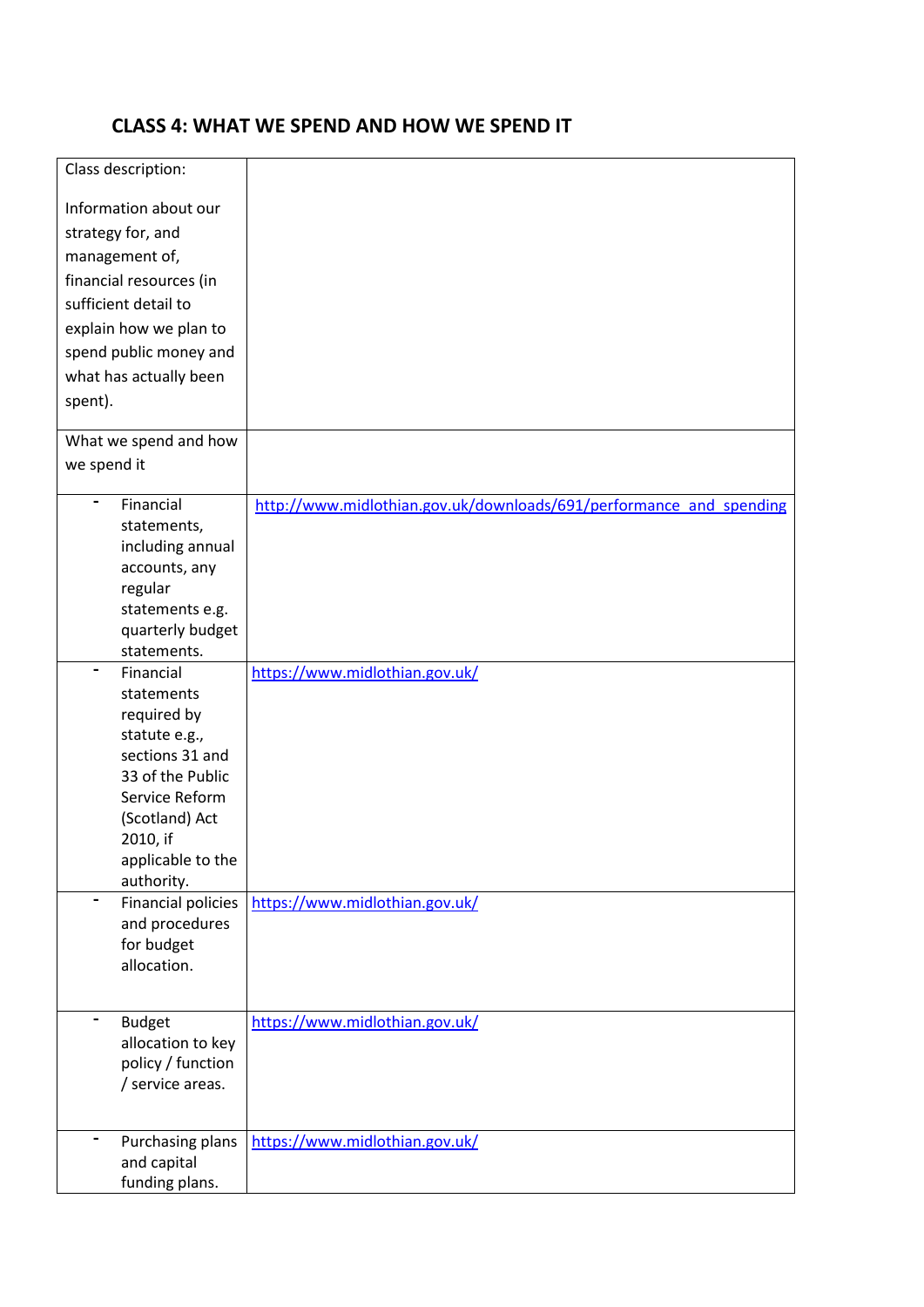| Financial<br>administration<br>$m$ anual /<br>internal financial                                                                  | https://www.midlothian.gov.uk/ |
|-----------------------------------------------------------------------------------------------------------------------------------|--------------------------------|
| regulations<br>Expenses<br>policies and<br>procedures.                                                                            | https://www.midlothian.gov.uk/ |
| Senior staff /<br>board member<br>expenses at<br>category level<br>e.g., travel,<br>subsistence and                               | https://www.midlothian.gov.uk/ |
| accommodation.<br>Board member<br>remuneration<br>other than<br>expenses.                                                         | https://www.midlothian.gov.uk/ |
| Pay and grading<br>structure (levels<br>of pay rather<br>than individual<br>salaries).                                            | https://www.midlothian.gov.uk/ |
| Investments,<br>summary<br>information<br>about<br>endowments,<br>investments and<br>authority<br>pension fund.                   | https://www.midlothian.gov.uk/ |
| Funding awards<br>available from<br>the authority,<br>how to apply for<br>them and<br>funding awards<br>made by the<br>authority. | https://www.midlothian.gov.uk/ |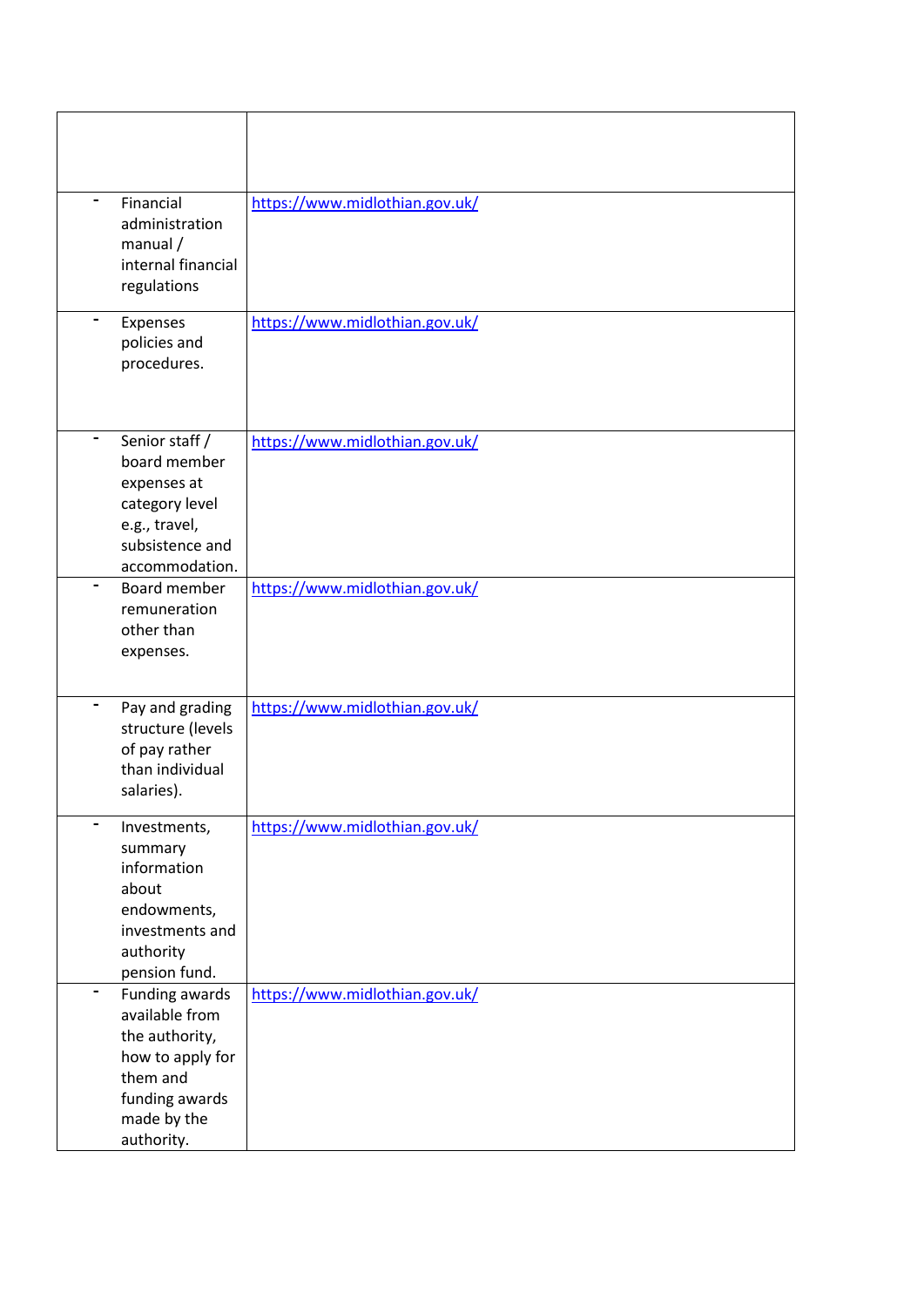# **CLASS 5: HOW WE MANAGE OUR HUMAN, PHYSICAL AND INFORMATION RESOURCES**

| Class description:                  |                                              |
|-------------------------------------|----------------------------------------------|
| Information about how we            |                                              |
| manage the human, physical          |                                              |
| and information resources           |                                              |
| of the authority                    |                                              |
|                                     |                                              |
|                                     |                                              |
|                                     |                                              |
| Human resources                     |                                              |
|                                     |                                              |
| Strategy and                        | http://www.midlothian.gov.uk/download/downlo |
| management of<br>human resources.   | ads/id/2109/finan                            |
|                                     | ce and human r                               |
|                                     | esources service                             |
|                                     | plan 2012-13                                 |
|                                     |                                              |
|                                     |                                              |
| Staffing structure.                 | https://www.midlothian.gov.uk/               |
|                                     |                                              |
|                                     |                                              |
|                                     |                                              |
|                                     |                                              |
| Human resources                     | https://www.midlothian.gov.uk/               |
| policies, procedures                |                                              |
| and guidelines,                     |                                              |
| including e.g.,                     |                                              |
| recruitment,                        |                                              |
| performance                         |                                              |
| management, salary                  |                                              |
| and grading,                        |                                              |
| promotion,                          |                                              |
| pensions, discipline,               |                                              |
| grievance, staff                    |                                              |
| development, staff                  |                                              |
| records.                            |                                              |
| <b>Employee relations</b>           | https://www.midlothian.gov.uk/               |
| structures and                      |                                              |
| agreements reached                  |                                              |
| with recognised<br>trade unions and |                                              |
| professional                        |                                              |
| organisations.                      |                                              |
|                                     |                                              |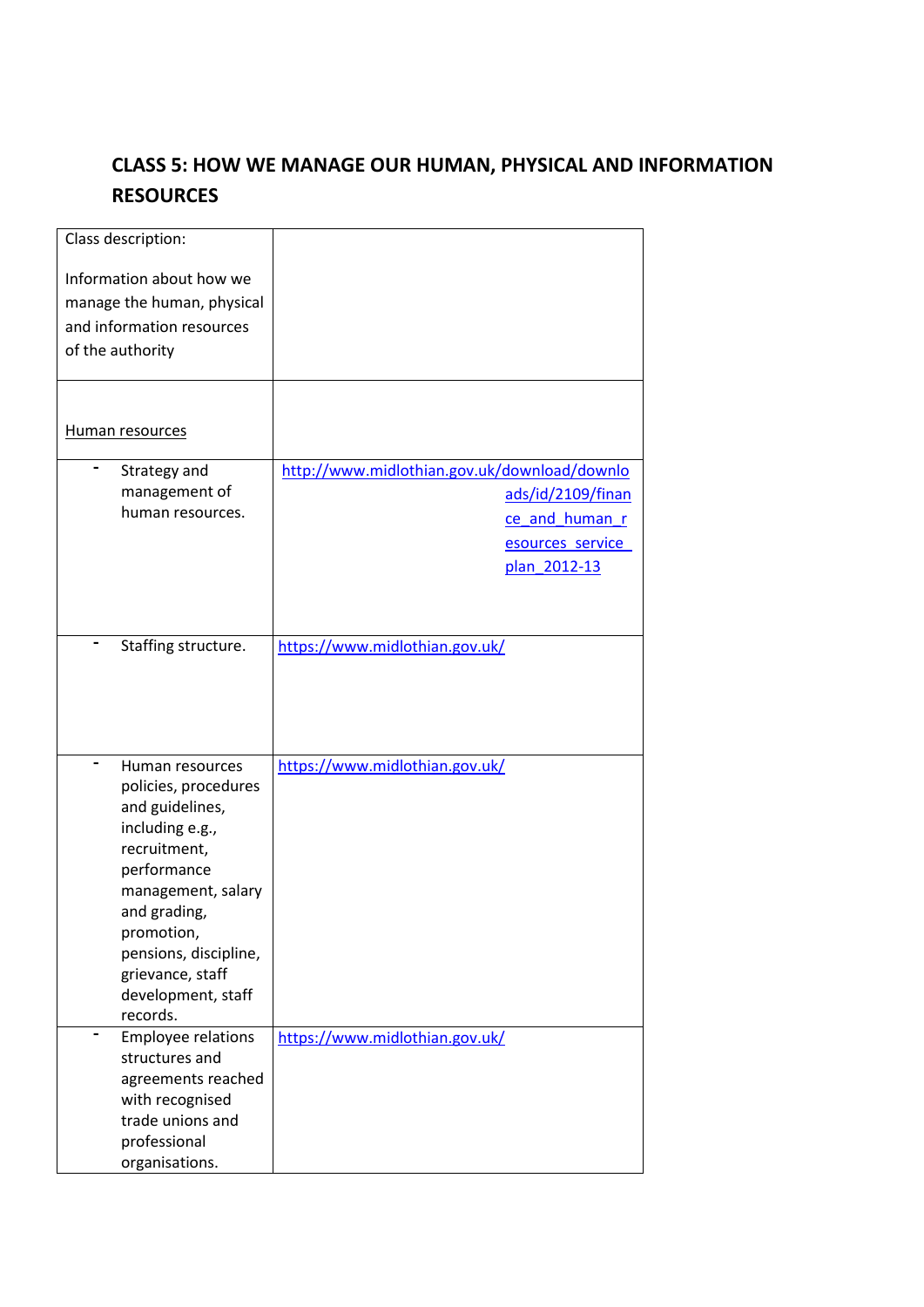| Physical resources                                                                                                          |                                |
|-----------------------------------------------------------------------------------------------------------------------------|--------------------------------|
| Management of the<br>authority's land and<br>property assets,<br>including<br>environmental /<br>sustainability<br>reports. | https://www.midlothian.gov.uk/ |
| Description of the<br>authority's land and<br>property holdings.                                                            | https://www.midlothian.gov.uk/ |
| Estate development<br>plans.                                                                                                | https://www.midlothian.gov.uk/ |
| Maintenance<br>arrangements.                                                                                                | https://www.midlothian.gov.uk/ |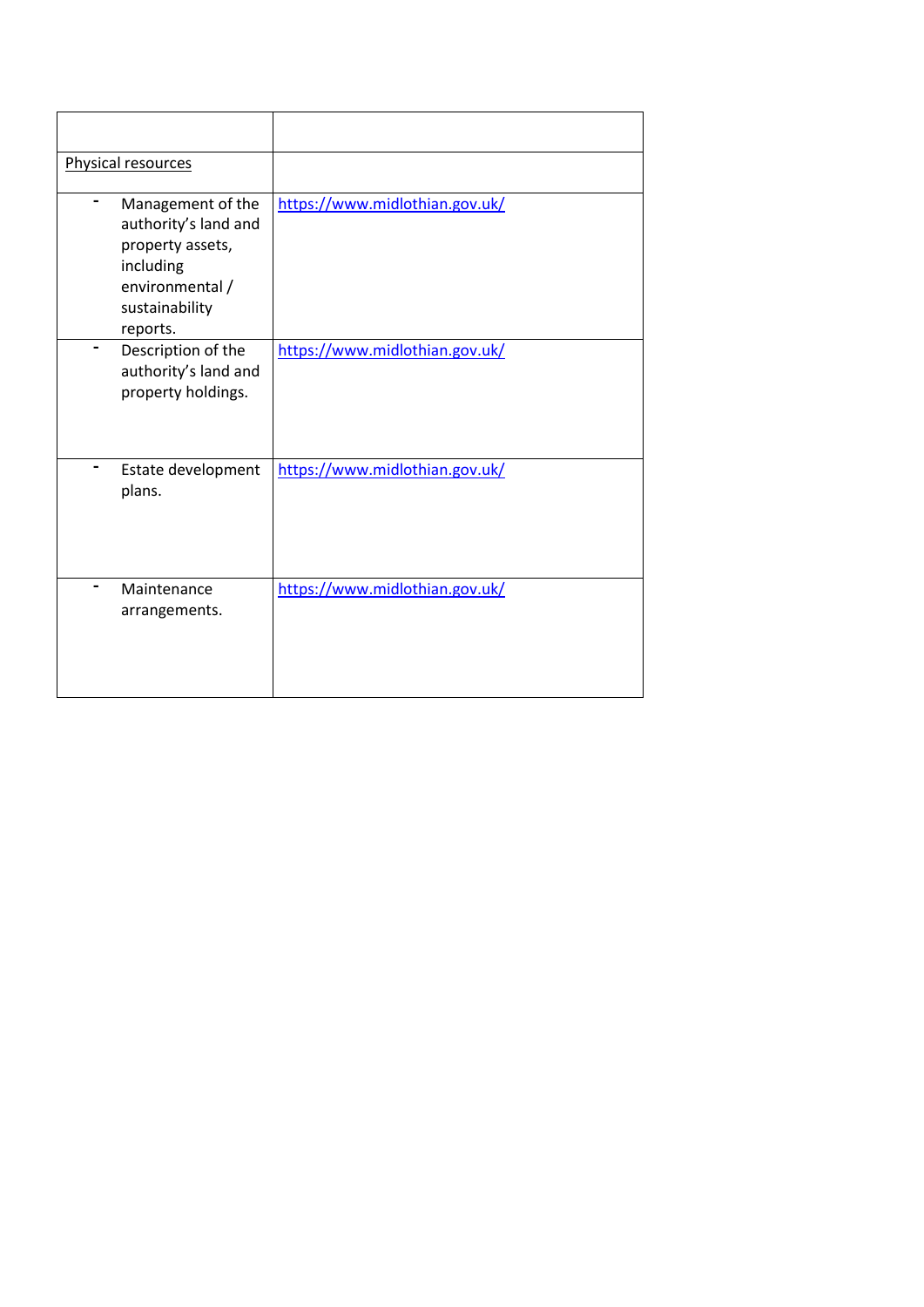| Information resources                                                          |                                                                                                                            |
|--------------------------------------------------------------------------------|----------------------------------------------------------------------------------------------------------------------------|
| Records<br>management policy,<br>including records<br>retention schedule.      | https://www.midlothian.gov.uk/                                                                                             |
| Information<br>governance / asset<br>management<br>policies and<br>procedures. | https://www.midlothian.gov.uk/                                                                                             |
| Knowledge<br>management<br>policies and<br>procedures.                         | https://www.midlothian.gov.uk/                                                                                             |
| List of statistical<br>information<br>published by the<br>authority.           | https://www.midlothian.gov.uk/                                                                                             |
| Freedom of<br>information policies<br>and procedures.                          | http://www.midlothian.gov.uk/info/704/data_pro<br>tection and free<br>dom of informat<br>ion/691/freedom<br>of information |

# CLASS 6: HOW WE PROCURE GOODS AND SERVICES FROM EXTERNAL PROVIDERS

| Class description:      |  |
|-------------------------|--|
| Information about how   |  |
| we procure goods and    |  |
| services, and our       |  |
| contracts with external |  |
| providers               |  |
|                         |  |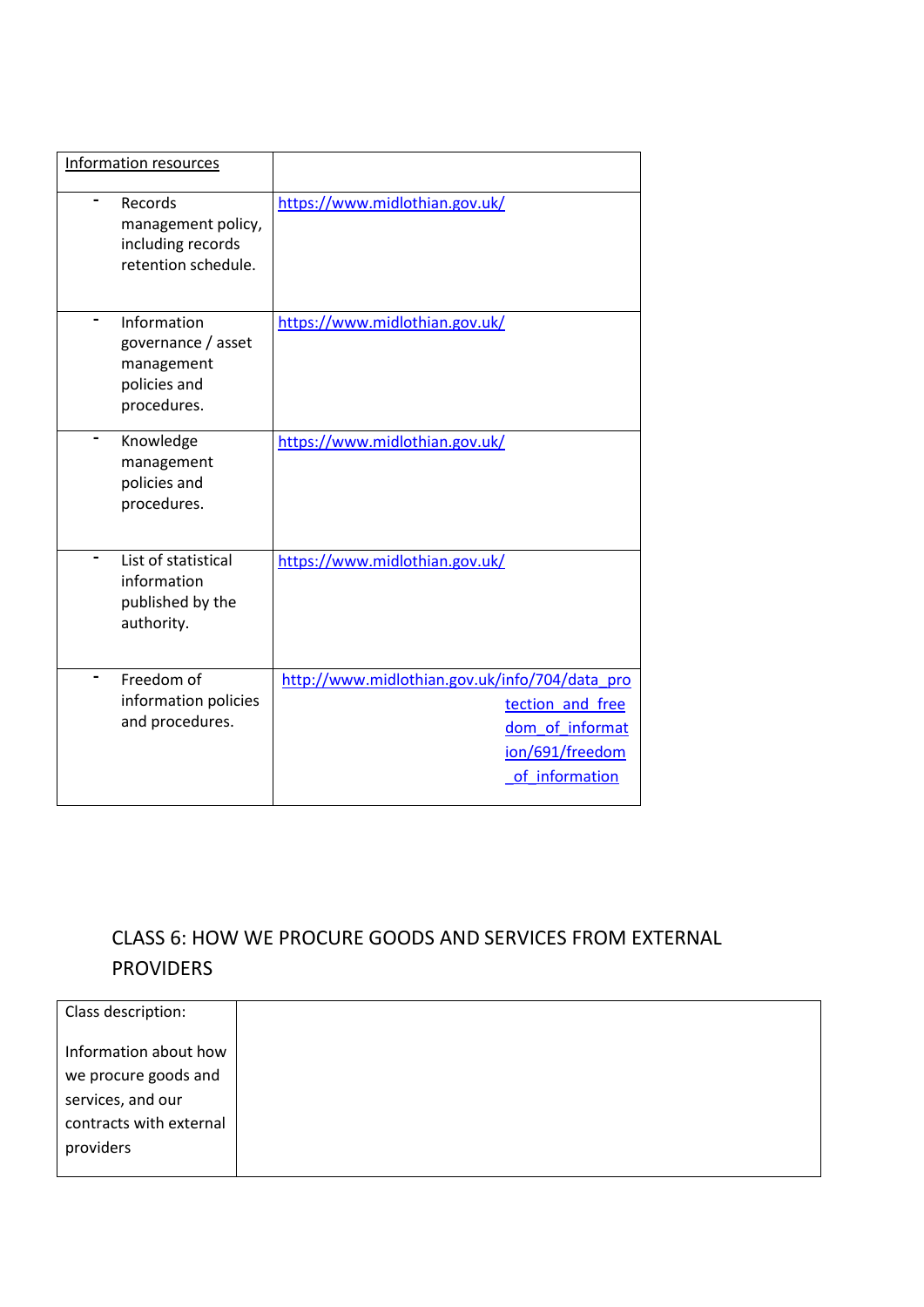| Procurement                                                                                                                                                                                                                            |                                                                                      |
|----------------------------------------------------------------------------------------------------------------------------------------------------------------------------------------------------------------------------------------|--------------------------------------------------------------------------------------|
| Procurement<br>policies and<br>procedures.                                                                                                                                                                                             | http://www.midlothian.gov.uk/downloads/1/business and trade                          |
| Invitations to<br>tender.                                                                                                                                                                                                              | http://www.midlothian.gov.uk/info/1/business and trade/270/tenders and co<br>ntracts |
| List of<br>contracts which have<br>gone through formal<br>tendering, including<br>name of supplier,<br>period of contract and<br>value.                                                                                                | http://www.midlothian.gov.uk/info/1/business and trade/270/tenders and co<br>ntracts |
| Information<br>published in<br>accordance with the<br><b>Procurement Reform</b><br>(Scotland) Regulations<br>Act 2014, the<br>Procurement<br>(Scotland) Regulations<br>2016 and the Public<br>Contracts (Scotland)<br>Regulations 2015 | https://www.midlothian.gov.uk/                                                       |
| Register of<br>Contracts awarded,<br>which have gone<br>through formal<br>tendering, including<br>name of supplier,<br>period of contract and<br>value                                                                                 | https://www.midlothian.gov.uk/                                                       |
| Links to<br>procurement<br>information the<br>Council publishes on<br>the Public Contracts<br>Scotland website                                                                                                                         | https://www.publiccontractsscotland.gov.uk/                                          |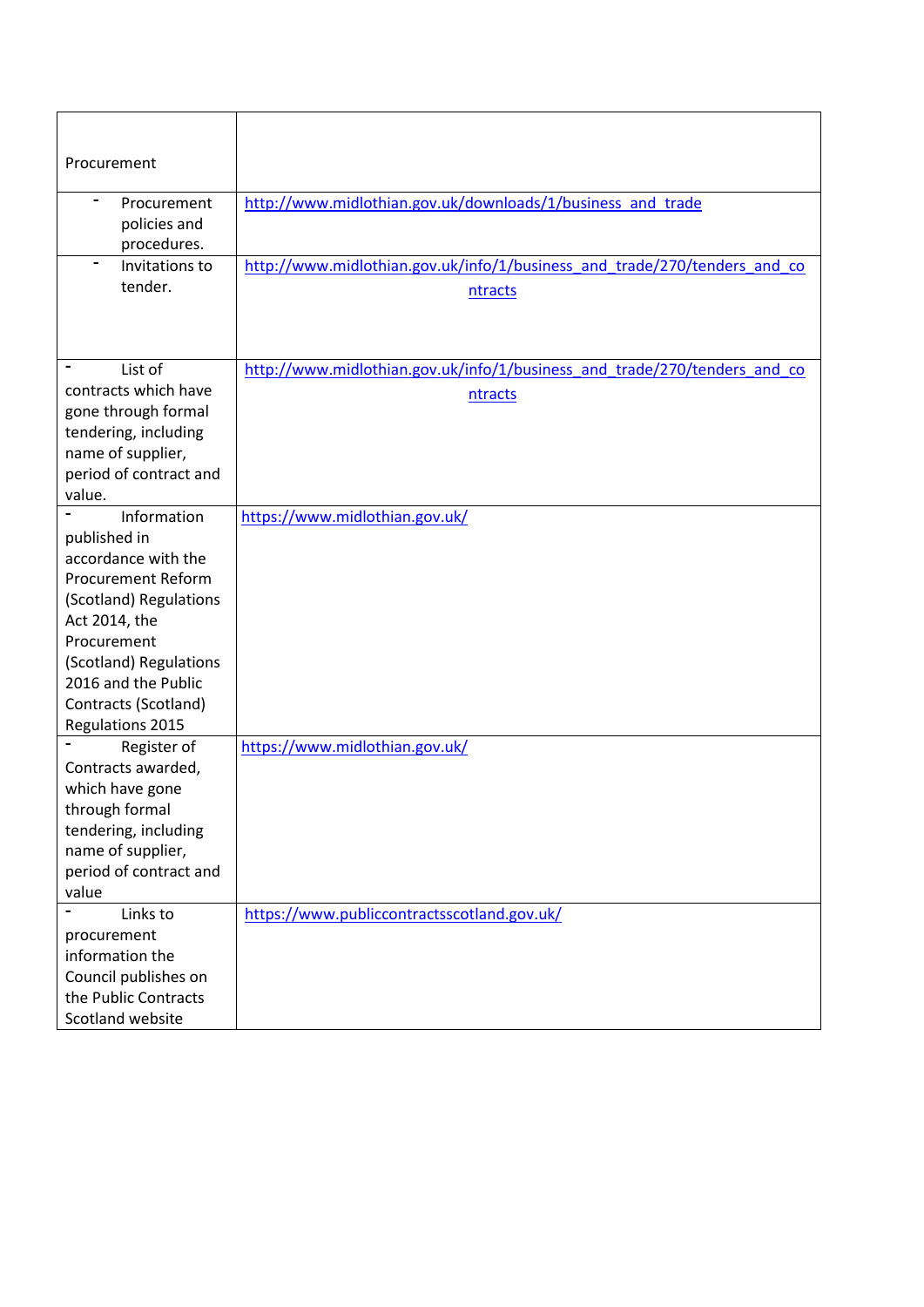# **CLASS 7: HOW WE ARE PERFORMING**

| Class description:            |                                                                           |
|-------------------------------|---------------------------------------------------------------------------|
| Information about how         |                                                                           |
| we perform as an              |                                                                           |
| organisation, and how         |                                                                           |
| well we deliver our           |                                                                           |
| functions and services        |                                                                           |
|                               |                                                                           |
|                               |                                                                           |
|                               |                                                                           |
| Performance                   |                                                                           |
| -<br>External                 | http://www.midlothian.gov.uk/downloads/200222/performance reports         |
| reports e.g.,                 |                                                                           |
| annual report,                |                                                                           |
| performance                   |                                                                           |
| statements                    |                                                                           |
| required by                   |                                                                           |
| statute (e.g.,                |                                                                           |
| section 32 of                 |                                                                           |
| the Public                    |                                                                           |
| Service Reform                |                                                                           |
| (Scotland) Act                |                                                                           |
| 2010 if                       |                                                                           |
| applicable.                   |                                                                           |
| Performance<br>$\blacksquare$ | http://www.midlothian.gov.uk/downloads/200225/statutory performance indic |
| indicators and                | ator results                                                              |
| performance                   |                                                                           |
| against them.                 |                                                                           |
| Mainstreaming                 | https://www.midlothian.gov.uk/                                            |
| Equality                      |                                                                           |
| Reports                       |                                                                           |
| produced                      |                                                                           |
| under the                     |                                                                           |
| <b>Equality Act</b>           |                                                                           |
| 2010 (Specific                |                                                                           |
| Duties)                       |                                                                           |
| (Scotland)                    |                                                                           |
| Regulations                   |                                                                           |
| 2012, as                      |                                                                           |
| amended                       |                                                                           |
| Employee and                  | https://www.midlothian.gov.uk/                                            |
| board equality                |                                                                           |
| monitoring                    |                                                                           |
| reports                       |                                                                           |
| produced                      |                                                                           |
|                               |                                                                           |
| under the<br>equality Act     |                                                                           |